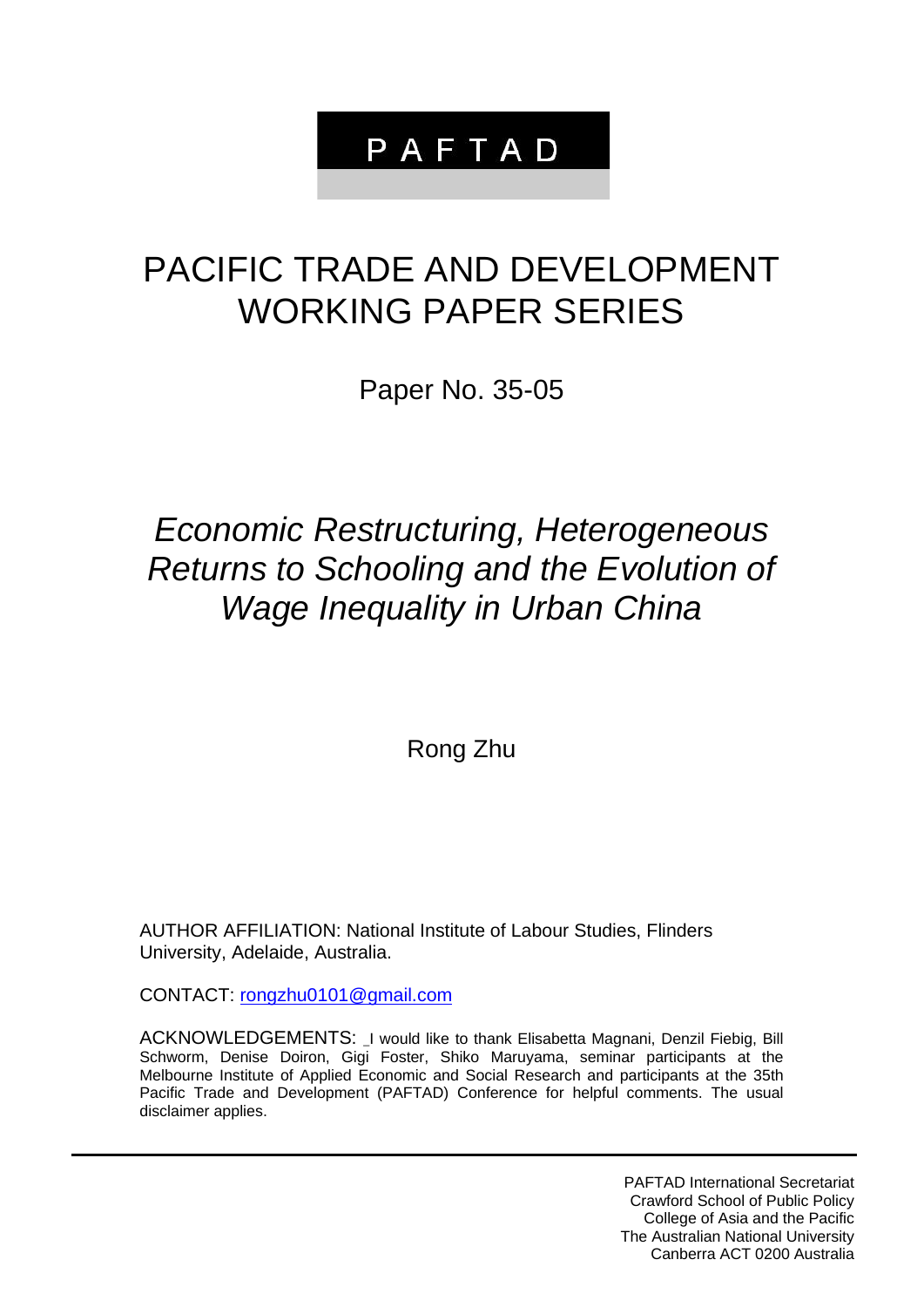# Economic Restructuring, Heterogeneous Returns to Schooling and the Evolution of Wage Inequality in Urban China<sup>∗</sup>

Rong Zhu†

#### Abstract

This paper investigates the evolution of individual-level differences in private returns to education in urban China during 1995 and 2002, a period featuring radical labor and ownership restructuring. While stochastic dominance tests show strong evidence of the trend of rising returns to education, the dispersion in schooling returns is found to diminish dramatically within and across different population subgroups after the economic restructuring. The convergence of schooling returns is interpreted as evidence of a more functioning and increasingly integrated urban labor market for wage earners in China. I also find that the change in the dispersion in schooling coefficients is not responsible for the increase in wage inequality from 1995 to 2002.

JEL classification: I20; J24

Keywords: Returns to schooling, individual heterogeneity, economic transition

<sup>∗</sup> I would like to thank Elisabetta Magnani, Denzil Fiebig, Bill Schworm, Denise Doiron, Gigi Foster, Shiko Maruyama, seminar participants at the Melbourne Institute of Applied Economic and Social Research and participants at the 35th Pacific Trade and Development (PAFTAD) Conference for helpful comments. The usual disclaimer applies.

<sup>†</sup>National Institute of Labour Studies, Flinders University, Adelaide, Australia. E-mail address: rongzhu0101@gmail.com.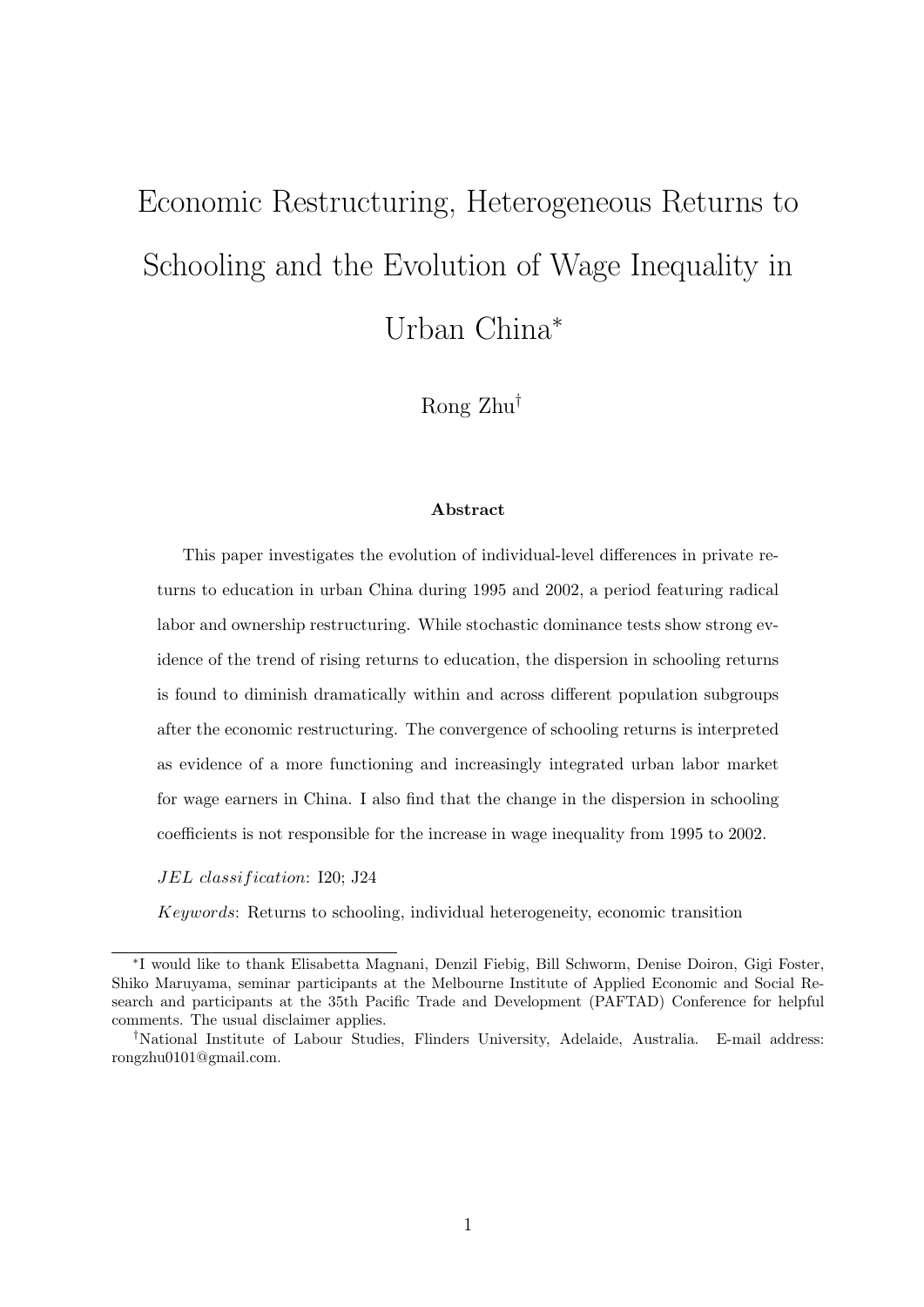## 1 Introduction

The economic returns to education in China have been well documented in the existing literature. OLS and IV methods have been widely used to assess how an additional year of education contributes to the increase in average earnings.<sup>1</sup> The literature shows that the rates of return to schooling in urban China were generally below 4% in the 1980s (Byron and Manaloto, 1990; Meng and Kidd, 1997; Liu, 1998), and they were much lower than the world average (10.1%) and Asian average (9.6%) reported in Psachaporoulos (1994). More recent studies find a trend of rising schooling returns among urban workers during China's economic transition (Maurer-Fazio, 1999; Li, 2003; Knight and Song, 2003; Yang, 2005; Zhang et al., 2005). For example, using annual survey data of urban households collected by China's National Bureau of Statistics, Zhang et al. (2005) find that the average rate rose from 4.0% in 1988 to 6.7% in 1995 before reaching 10.2% in 2001.

The fact that differential rates of private return to education may exist in China's urban labour market was acknowledged in previous literature. To capture the potential nonlinearity and heterogeneity, researchers either interact the schooling variable with other controls in Mincer type equations or use an alternative specification with dummy variables indicating discrete levels of schooling. Although widely used, these specifications typically assume that people within a particular group have the same rate of return to education and heterogeneity among individuals within the subgroup is usually not considered. For example, using data from the China Household Income Project of 1988 and 1995, Yang (2005) estimates city–specific schooling coefficients for sampled cities. He finds that the mean of these city–level returns increased from 3.1% in 1988 to 5.1% in 1995, and the dispersion in these estimates rose significantly during the seven years. However, Zhang et al. (2005) find that the returns to education in urban China have demonstrated an apparent trend of decreasing dispersion at the province level. While Yang (2005) and Zhang et al. (2005) provide important and interesting findings, policy makers may want to know how the dispersion in returns measured at the individual level changes during

<sup>&</sup>lt;sup>1</sup>See Zhang et al. (2005) for a comprehensive survey of the studies on private returns to schooling in China. Liu (2007) is the unique study I know of that examines the external returns to education in Chinese cities.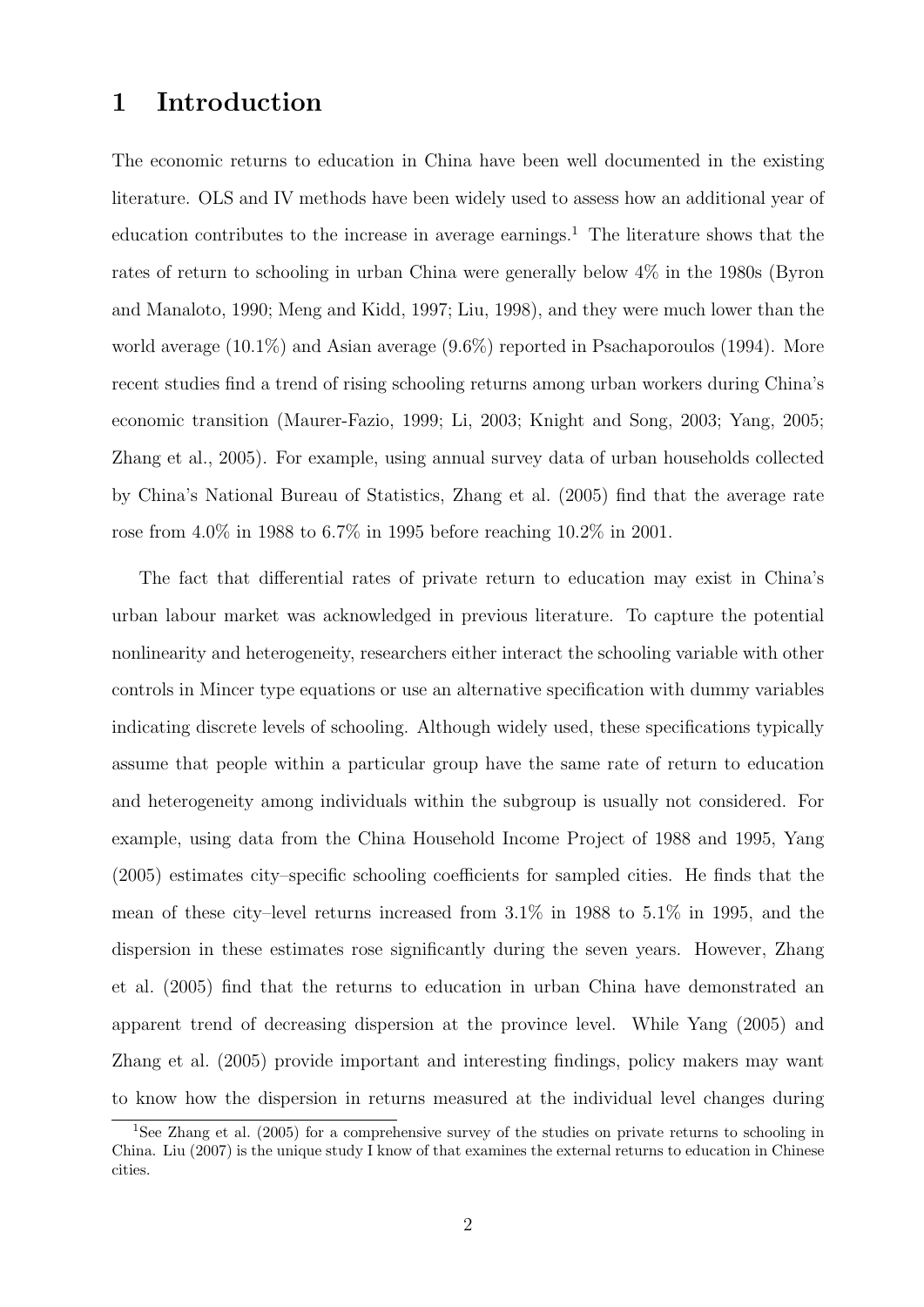China's economic transition. As discussed in Harmon et al. (2003), schooling returns are highly likely to vary at the individual level. Card (1995, 1999) shows how the schooling premia could differ even among individuals sharing the same levels of education with a simple static model. In the presence of heterogeneous schooling returns, OLS regression estimates an average effect for the whole population and IV regression could only recover the local average treatment effect of education on earnings for compliers, a subgroup of population whose education levels would otherwise be induced to change with the values of instrumental variables (Imbens and Angrist, 1994; Card, 1999, 2001). These average estimates apparently conceal the potential individual dispersion in returns to education, which might contain useful information for policy prescriptions.

There are several reasons why the heterogeneity in schooling returns is worthy of special attention. First, there are good reasons to believe that rate of return to schooling varies across/within groups. Some workers may have attended higher quality schools. Even they share the same amount of schooling, the schooling coefficient could differ; Second, the heterogeneity in schooling returns may inform us of education's effects on wage inequality. This is especially important for a transitional economy such as China. The existing literature on returns to education in China has shown that the average rate of return has increased significantly over time, which has been accompanied by the increase in wage inequality. From the average return, it is natural to conclude that the rising schooling return explains the rising wage inequality. What is missing from looking at the average return is that how the variability of schooling coefficients has changed. With the average return increasing over time, if there is a substantial decrease in the dispersion in schooling returns, the schooling returns may help narrow down the wage inequality rather than drive it up. As a result, looking at the mean rate without checking the heterogeneity in schooling coefficients may lead to misleading conclusions.

To take into account the possible heterogeneity in schooling returns, some studies turn to advanced econometric techniques. Using data from the 2002 China Urban Household Investment and Expenditure Survey, Heckman and Li (2004) estimate the marginal treatment effect of college education on earnings allowing for heterogeneous returns, and they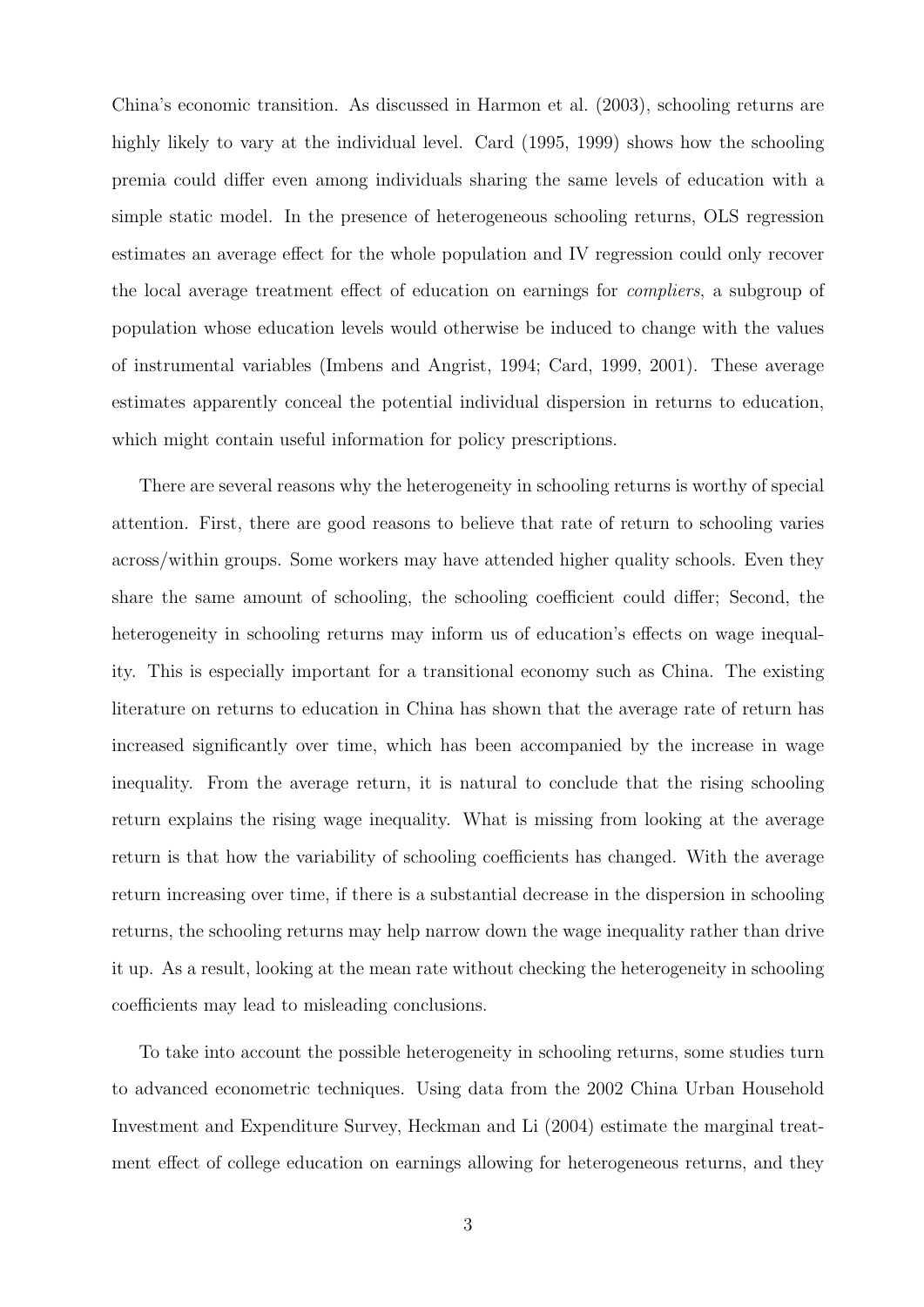find evidence of differential impacts of college education on earnings.<sup>2</sup> Unfortunately, the marginal treatment effect estimation, which falls into the program evaluation literature, could only measure the treatment effect of a binary variable (for example, college education or not) and the effect is only estimated for a subgroup of people who are at the margin between enrolling in colleges or not (Carneiro et al., 2001). If the evaluation of the heterogeneity for the whole population and for all schooling levels is the central focus, this method does not offer satisfactory solutions.

I know of two studies regarding the heterogeneity itself as being of interest and aiming at uncovering the magnitude of dispersion in schooling coefficients. Harmon et al. (2003) extend the Mincer specification to include the dispersion in the rate of return to schooling by treating the return as a random coefficient that follows a normal distribution. Using the UK labour Force Survey from 1993 to 2000, they find that the dispersion in returns to education in the UK was quite substantial and there was no significant change in the dispersion during the 1990s. With data from the US National Longitudinal Survey of Youth, Koop and Tobias (2004) estimate various Bayesian hierarchical models to investigate the unobserved heterogeneity in returns to schooling. Their empirical results reveal evidence of heterogeneity in schooling returns, which are more likely to follow a continuous distribution rather than a discrete one. The two studies, while insightfully assessing the possible dispersion in schooling returns, both use data sets from developed countries and rely on the assumptions of function forms or specifications of prior distributions over parameters.

This paper seeks to fill the gap in the existing literature by examining the evolution of individual–level differences in the marginal returns to education in urban China between 1995 and 2002. Although there is a growing literature cautioning the potential heterogeneity in individuals' rates of return to education in China (Heckman and Li, 2004; Yang, 2005; Wang et al., 2009), no study has systematically examined it. To circumvent the possible limitations from restrictive assumptions, the nonparametric local linear regression for mixed continuous and categorical data types developed by Li and Racine (2004) is used to estimate observation–specific returns to education. The schooling coefficients obtained

<sup>&</sup>lt;sup>2</sup>The same semiparametric methodology has also been applied in Wang et al.  $(2009)$ , which examines the impact of higher education on wage inequality in China.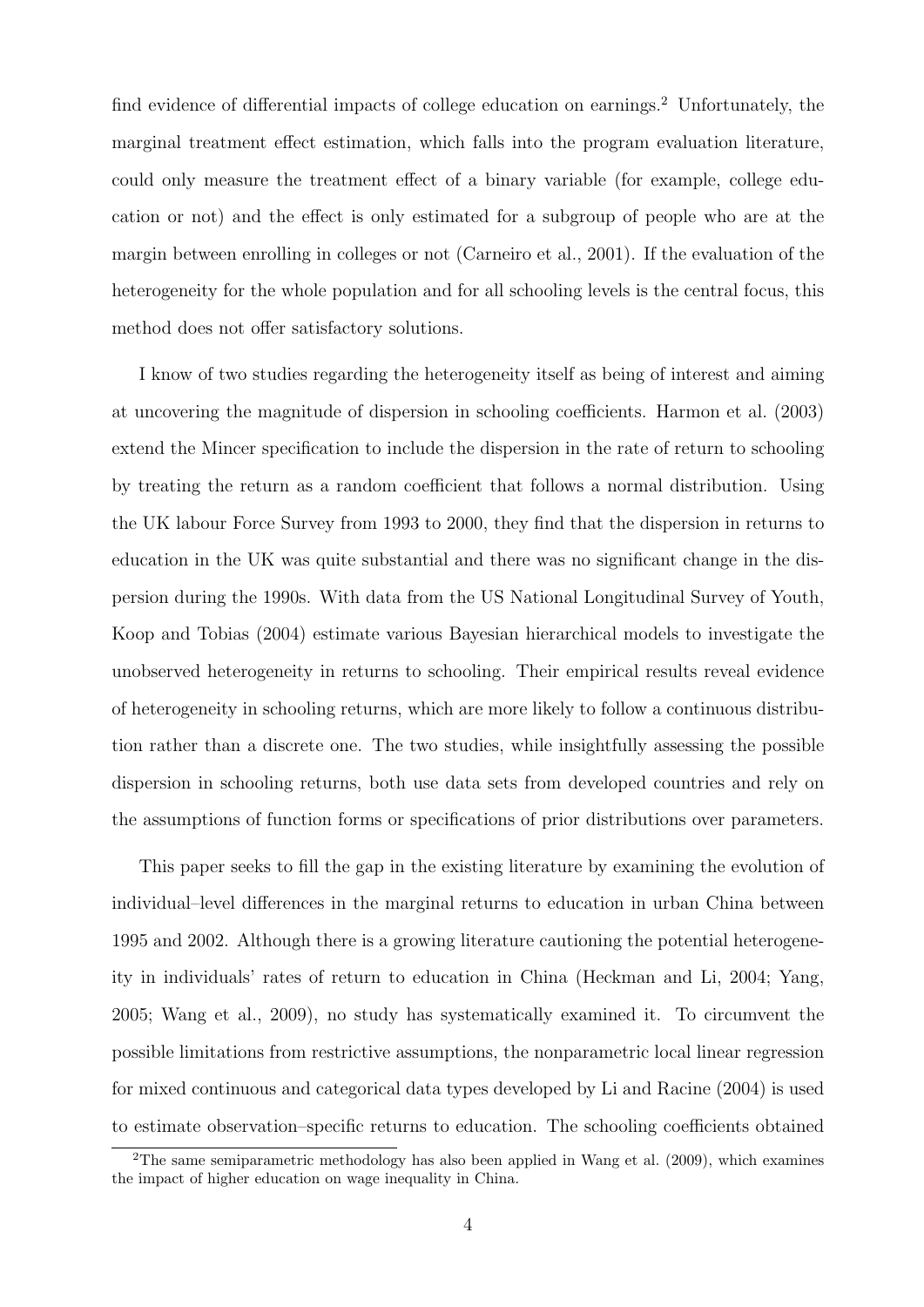are realistically allowed to vary at the individual level and are also robust since the method does not impose any distribution or functional form assumptions. With individual–specific schooling coefficients, I make distributional comparisons of returns to schooling among different population subgroups and measure the magnitude of heterogeneity within and across subgroups using inequality indexes.

The radical labour restructuring in China between 1995 and 2002 offers a good opportunity to study the evolution of rates and dispersion in schooling returns under different levels of labour market competitiveness. Before 1995, although some gradualist policies had been introduced to reform the urban labour market since China's economic reform was initiated in the late 1980s, state–owned enterprises under Chinas socialist system were still the principal employers in the urban labour market in the mid–1990s, providing about 60 percent of the total employment and 75 percent of the formal employment. Public sector's commitment to safeguarding the welfare of urban workers persisted well into the mid– 1990s. Although there were efforts to increase labour market flexibility, the system that public sectors provided lifetime employment and benefits such as housing, health care and pensions to urban workers, remained quite intact before the mid 1990s, and involuntary dismissal of employees in state sectors was very rare, if not impossible. The wages were more determined by the seniority and ranking in the state firms than by the individual productivity. The rigid labour system and inefficient governance under state ownership resulted in increasingly redundant labour and substantial financial losses.

Aiming at reversing the trend of financial insolvency in state sectors within a three– year period (1997–2000), a radical labour retrenchment program was launched in 1997. Guaranteed lifetime employment for urban workers in the state sector was abandoned and replaced with massive layoffs and forced early retirements. Many state–owned enterprises were privatized and former workers in these units had to find jobs through market channels. As in early phases of other transitional economies in Eastern and Central Europe and the former Soviet Union, the radical labour restructuring led to widespread labour dislocation and the domination of job destruction over job creation (Dong and Xu, 2009). To alleviate the pain of massive labour adjustment, the Chinese Government adopted many policies to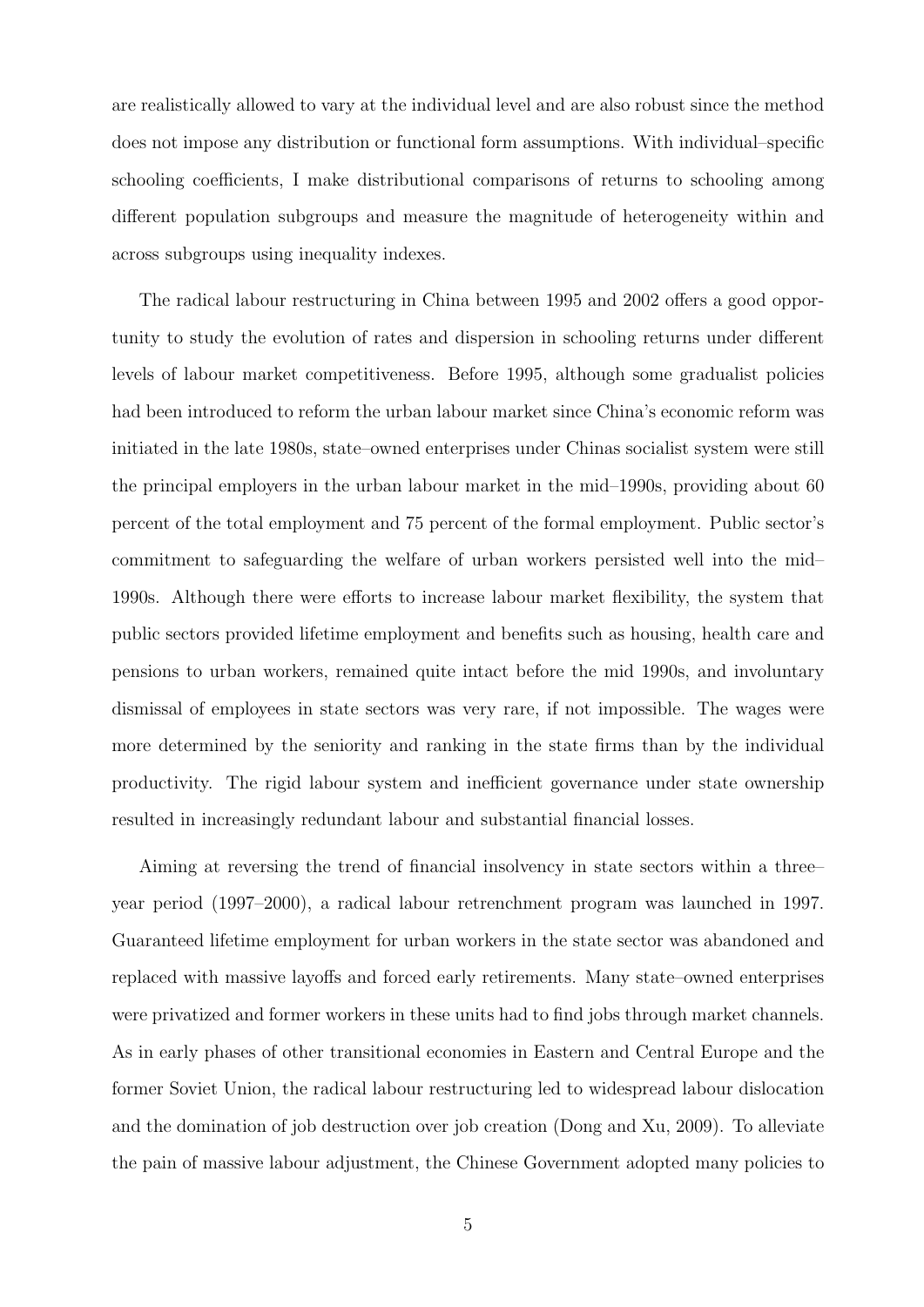support those newly laid–off workers. In addition, the employment expansion of private sectors, along with the nationwide robust economic development, greatly compensated the reduction of employment in state and collective enterprises (Giles et al., 2006; Dong and Xu, 2009). As a result, China experienced a relatively smooth transition in employment shifts within and between sectors. From 1995 to 2001, the number of workers employed in the state–owned sector fell from 113 million to 67 million, a relative decline of 40%. In the meantime, employment in the urban collective sector went down from 31.5 million to 12.9 million (Giles et al., 2006). The state and collective units, which jointly accounted for over 75 percent of all urban employment in 1995, fell to only 37 percent in 2002 (Dong and Xu, 2008). For a more detailed description of the labour restructuring process, I refer to Giles et al. (2006), Dong and Xu (2008) and Dong and Xu (2009).

Using two waves of urban surveys from the China Household Income Project of 1995 and 2002, this paper is the first to systematically investigate the evolution of individual heterogeneity in returns to schooling in urban areas during China's economic restructuring, although I look at the correlations between education and wages only. The year 1995 represents the time when state and collective units remained the principal employers of urban workers, and the year 2002 marks the time when the public sector greatly reduced its impact on urban employment and when the urban labour system became more market– oriented. The nonparametric regression results show that the rates of return to schooling in urban China increased significantly over time and women were rewarded more for education than men. Substantial individual differences in returns to education are uncovered both across and within groups defined by gender, schooling level, occupation, ownership and region in both years. The stochastic dominance tests show strong evidence that the schooling coefficient distribution in 2002 for each gender group first–order stochastically dominates the coefficient distribution in 1995, indicating a trend of rising returns to education during China's economic transition (Maurer-Fazio, 1999; Yang, 2005). I also find that the dispersion in schooling returns diminishes considerably within and across different subgroups. I interpret the narrowing heterogeneity in schooling returns as evidence of a more functioning and increasingly unified urban labour market after the economic restruc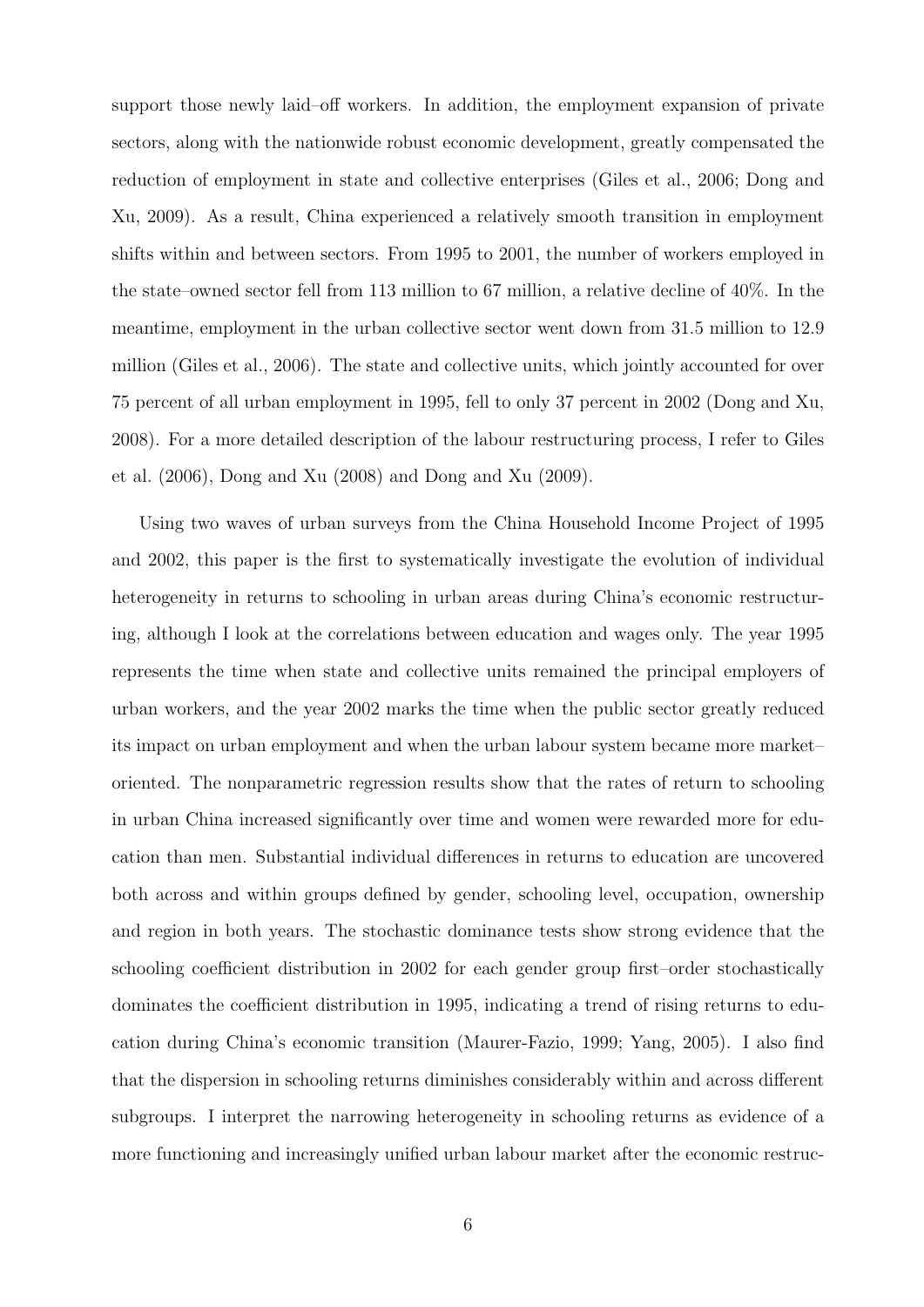turing, at least for wage earners. Increased labour market competitiveness and facilitated labour mobility not only serve as equilibrium forces to reduce disparities in returns to education among different regions (Heckman, 2005; Zhang et al., 2005), but also equalize the price of human capital among individual wage earners. While it is commonly believed that individual returns to education tend to converge as the competitiveness and integration of the labour market increase (Heckman, 2005), this paper is the first empirical study that investigates this argument systematically. I also find empirical evidence that the change in the dispersion in schooling coefficients was not a contributor to the increase in the Gini coefficients of hourly wages in urban China from 1995 to 2002.

The remainder of this chapter is organized as follows. Section 2 describes a theoretical model that motivates this study. Section 3 is a description of the data. In Section 4, I describe the empirical approach taken. Section 5 presents the heterogeneous returns to education, makes comparisons of schooling coefficient distributions among different population subgroups, compares the magnitude of heterogeneity within and across subgroups and evaluates the impact of schooling coefficient heterogeneity on wage inequality in urban China. Section 6 contains concluding remarks.

## 2 Theoretical Motivation

I use a simple static model formulated by Card (1995) and restated in Card (1999, 2001) to illustrate how the returns to education could vary at the individual level. The Becker–type model of optimal schooling assumes that each individual faces a market opportunity locus that gives the levels of earnings and costs associated with schooling choices.

Let  $W(S)$  denote the average wage an individual will receive if he or she acquires the schooling level  $S$ . The individual is assumed to choose  $S$  to maximize the utility function given by:

$$
U(S, W) = log(W(S)) - C(S)
$$
\n<sup>(1)</sup>

where  $log(W(S))$  represents the overall economic benefits from acquiring education level S and C is an increasing convex function in S which measures the costs of schooling. An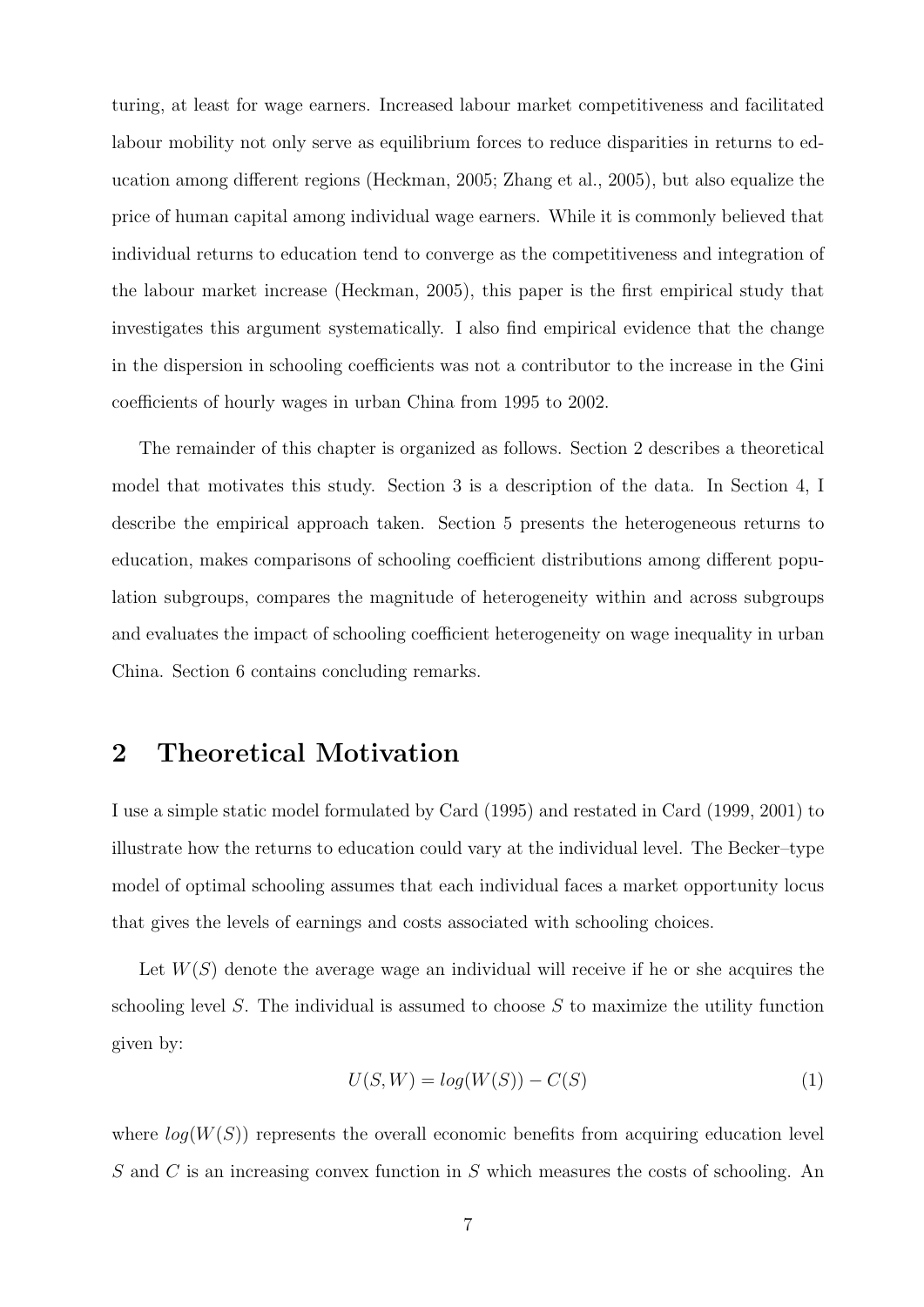optimal schooling choice meets the following first–order condition:

$$
\frac{W'(S)}{W(S)} = C'(S) \tag{2}
$$

The left–hand side measures the percentage change of wage resulting from one more year of education, and the right–hand side denotes the marginal cost involved. When the marginal benefit is a decreasing function of  $S$  and the cost is increasing in  $S$ , the two components could be simply specified as:

$$
\frac{W'(S)}{W(S)} = w_i - k_1 S \tag{3}
$$

$$
C'(S) = c_i + k_2 S \tag{4}
$$

where  $k_1$  and  $k_2$  are two non-negative constants.  $w_i$  is a random variable corresponding to the factors that may affect one's return to schooling.  $c_i$  corresponds to the tastes for schooling, access to funds or other known or unknown factors affecting one's costs of schooling. This specification implies that the optimal schooling choice is equal to  $S_i^* = (w_i - c_i)/(k_1 + k_2)$ , which is linear in individual–specific heterogeneity terms. Individual  $i$ 's marginal return to schooling could be correspondingly obtained as:

$$
\beta_i^* = \frac{W'(S^*)}{W(S^*)} = w_i - k_1 S^* = w_i \frac{k_2}{k_1 + k_2} + c_i \frac{k_1}{k_1 + k_2} \tag{5}
$$

Since  $w_i$  and  $c_i$  are two random variables, the equilibrium of this static model entails a distribution of marginal returns to education across the population. It is likely that the background factors  $(w_i \text{ and } c_i)$  might lead to dispersion in schooling coefficients. Even among people who share the same level of education, the private returns could differ because of the randomness of  $w_i$ . The prediction of this simple model motivates me to empirically investigate the differences in economic returns to schooling at the individual level.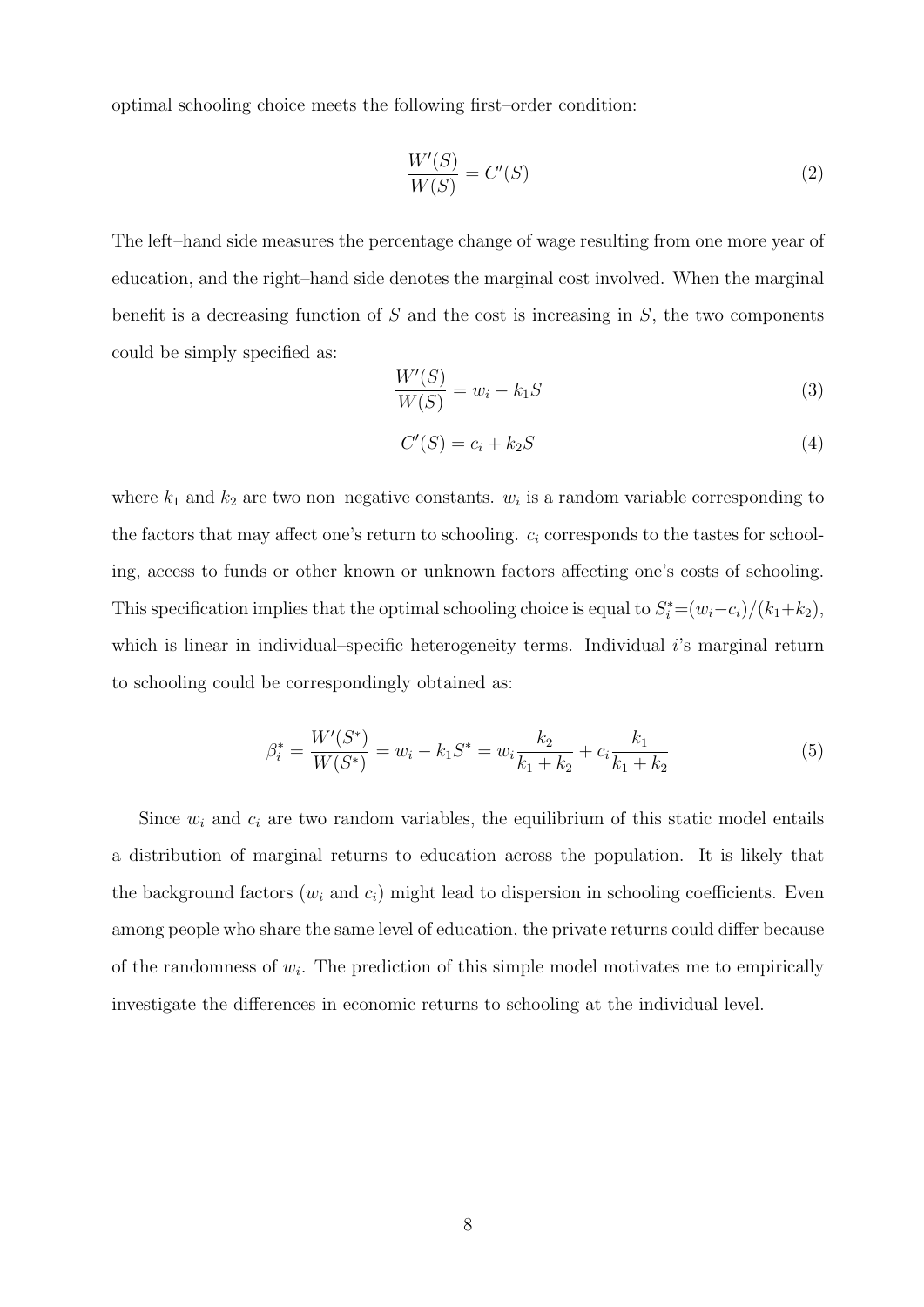## 3 Data and Descriptive Statistics

For this study, I use the two cross sectional data sets from the China Household Income Project of 1995 and 2002 (CHIP1995 and CHIP2002).<sup>3</sup> The two comparable urban surveys were organized respectively in 1996 and 2003 by the Institute of Economics at the Chinese Academy of Social Sciences for the reference periods of 1995 and 2002. To ensure data representativeness and survey comparability, the two samples were both drawn by the National Bureau of Statistics. CHIP1995 was surveyed at 69 cities in 11 provinces in China encompassing Beijing, Guangdong, Jiangsu and Liaoning from eastern areas, Anhui, Henan, Hubei and Shanxi from the central part, as well as Gansu, Sichuan and Yunnan from western China. The 2002 survey covered the same regions.<sup>4</sup> CHIP1995 covered 6,928 households and 21,688 individuals, and 6,835 households and 20,632 individuals were surveyed in CHIP2002. These data sets are commonly regarded to be representative of individuals with urban household registration status (urban  $Hukou$ ) in China and they have been widely used in existing studies (Li, 2003; Liu, 2007).

In this paper, I focus on urban workers aged between 16 and 60 with positive earnings and, following the existing literature (Li, 2003; Yang, 2005), I exclude those people who are self–employed individuals, retirees, students or homemakers.<sup>5</sup> Owners of private or individual enterprises are also excluded because of the difficulty to separate their wages from profit income. Observations with missing values on any variables used in this study are also dropped.<sup>6</sup> My final sample consists of 10,466 and 9,492 individuals for 1995 and 2002 respectively.

Table 1 presents the means and standard deviations of earnings and selected individual characteristics separately by year and gender. The annual income is the sum of reported

<sup>3</sup>The two waves of CHIP data can be accessed at the Inter–University Consortium for Political and Social Research (ICPSR: http://www.icpsr.umich.edu/icpsrweb/ICPSR/).

<sup>4</sup>Chongqing, which was a sub–provincial city in Sichuan Province surveyed in CHIP1995, became a province–level municipality in 1997. As a result, there were 12 provinces surveyed in CHIP2002.

<sup>5</sup> I focus on urban residents only. Rural–urban migrants were most likely not surveyed in CHIP1995 (Gustafsson and Li, 2000). There is a separate data set for rural–to–urban migrants in CHIP2002 but I exclude it from this study to ensure comparability of estimation results between the two waves.

<sup>&</sup>lt;sup>6</sup>I dropped the observations with missing values on variables displayed in Table 1. Individuals with missing occupation, ownership, industry and province information are also deleted. See Section 5 for more details.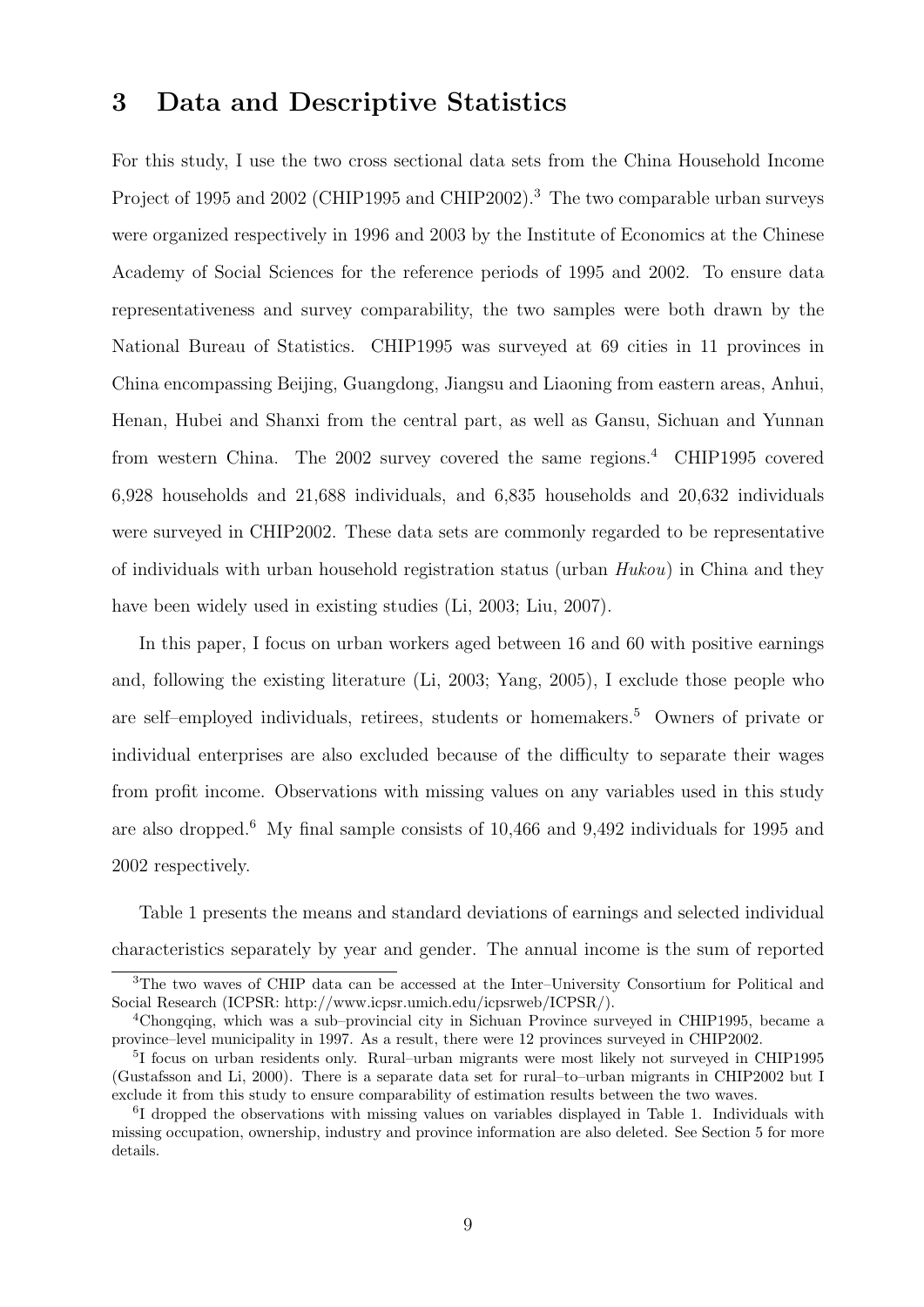| $\mathbf{r}$ . $\sim$ $\alpha$ <i>mmon</i> ,<br>$\sim$ 0.00 0.00 $\sim$ 1 |           |           |           |           |  |  |  |  |
|---------------------------------------------------------------------------|-----------|-----------|-----------|-----------|--|--|--|--|
|                                                                           |           | 1995      | 2002      |           |  |  |  |  |
|                                                                           | Male      | Female    | Male      | Female    |  |  |  |  |
| Annual income                                                             | 7246.63   | 6062.05   | 12180.44  | 9971.39   |  |  |  |  |
|                                                                           | (4547.71) | (4207.03) | (8482.79) | (7073.28) |  |  |  |  |
|                                                                           | 3.43      | 2.90      | 5.86      | 5.06      |  |  |  |  |
| <i>Hourly wage</i>                                                        | (2.59)    | (2.19)    | (5.17)    | (4.86)    |  |  |  |  |
|                                                                           | 1.04      | 0.85      | 1.54      | 1.35      |  |  |  |  |
| Log(Hourly wage)                                                          | (0.62)    | (0.68)    | (0.68)    | (0.73)    |  |  |  |  |
|                                                                           | 39.63     | 37.08     | 41.72     | 38.78     |  |  |  |  |
| Age                                                                       | (9.89)    | (8.71)    | (9.22)    | (8.45)    |  |  |  |  |
|                                                                           | 11.05     | 10.43     | 11.57     | 11.46     |  |  |  |  |
| Schooling                                                                 | (2.95)    | (2.79)    | (3.05)    | (2.86)    |  |  |  |  |
|                                                                           | 22.58     | 20.65     | 24.15     | 21.32     |  |  |  |  |
| Experience                                                                | (10.47)   | (9.55)    | (10.37)   | (9.55)    |  |  |  |  |
|                                                                           | 33.64     | 15.31     | 36.38     | 20.63     |  |  |  |  |
| $CCP$ -member $(\%)$                                                      | (0.47)    | (0.36)    | (0.48)    | (0.41)    |  |  |  |  |
|                                                                           | 4.33      | 4.33      | 3.86      | 3.92      |  |  |  |  |
| Minority $(\%)$                                                           | (0.20)    | (0.20)    | (0.19)    | (0.19)    |  |  |  |  |
| Observations                                                              | 5,520     | 4,946     | 5,261     | 4,231     |  |  |  |  |

Table 1: Summary Statistics by Year and Gender

Note: CCP–member denotes Chinese Communist Party membership and  $Minority$  represents ethnic minority. Income and wages are in 1995  $yuan$  with earnings in 2002 deflated by the national consumer price index. Standard deviations are reported in parentheses.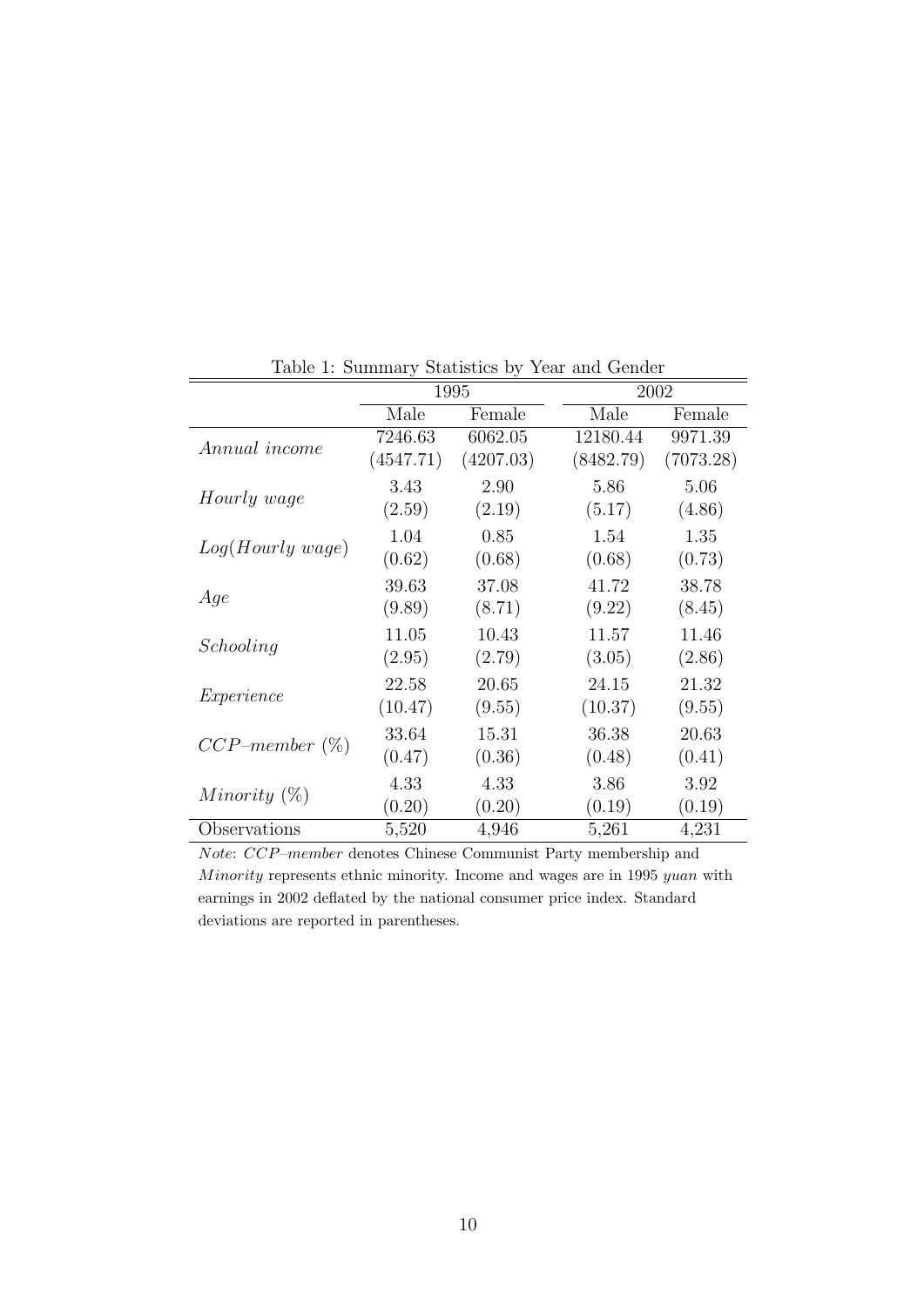earnings in all forms received from the current job in each year (including regular wages, bonuses, subsidies and all other income from the work unit). Hourly wages are calculated using annual income and working hours. Following Yang (2005), to enhance earnings comparability, I deflate the earnings in 2002 with the national consumer price index so that all income and wages are measured in 1995 yuan. Experience, the potential labour market experience, is calculated as age minus schooling minus six.<sup>7</sup>

Earnings had increased substantially for both genders over the seven–year period. The average hourly wage for male workers increased from 3.43 yuan in 1995 to 5.86 yuan in 2002, and for females it rose from 2.90 to 5.06 yuan in the mean time. On average, male workers earned more income and wages than females in both 1995 and 2002. Completed years of schooling had increased by 0.5 years for men and one year for women during the seven years. The gender gap in educational attainments narrowed to only 0.1 years in 2002. For both 1995 and 2002, male workers were slightly older and with more labour market experience. The proportions of Communist Party members ( $CCP-member$ ) rose by 2.7% for males and by 5.3% for females between 1995 and 2002. Moreover, ethnic minorities  $(Minority)$  made up 4.3% of both male and female workers in 1995, but the two proportions reduced to less than 4% for both genders in 2002.

In Table 2, I report the average years of completed schooling for selected groups. For almost every group, higher education levels were observed in 2002 than in 1995 and men had higher education attainments than women. Years of working experience have been categorized into three subgroups: 0–15, 16–30 and over 30. Newer labour market entrants generally spent more time on education than older ones. In terms of job types, technicians and managerial staff were the two occupations requiring most education, while employees at private firms were among those with the least levels of schooling. Differences in average years of schooling are also observed among employer ownership categories. State–owned units employed the most educated workers in 1995, but it was foreign firms and joint ventures that hired the most educated employees in  $2002$ .<sup>8</sup> In addition, I group those

<sup>7</sup>A few negative values of Experience are recorded as zero.

<sup>&</sup>lt;sup>8</sup>The deepened economic transition in China witnessed a massive downsizing in public sectors. In my sample, the proportion of workers in state–owned units reduced from 82% in 1995 to 32% in 2002. The share of employment in urban collectives went down from 15% to 7%.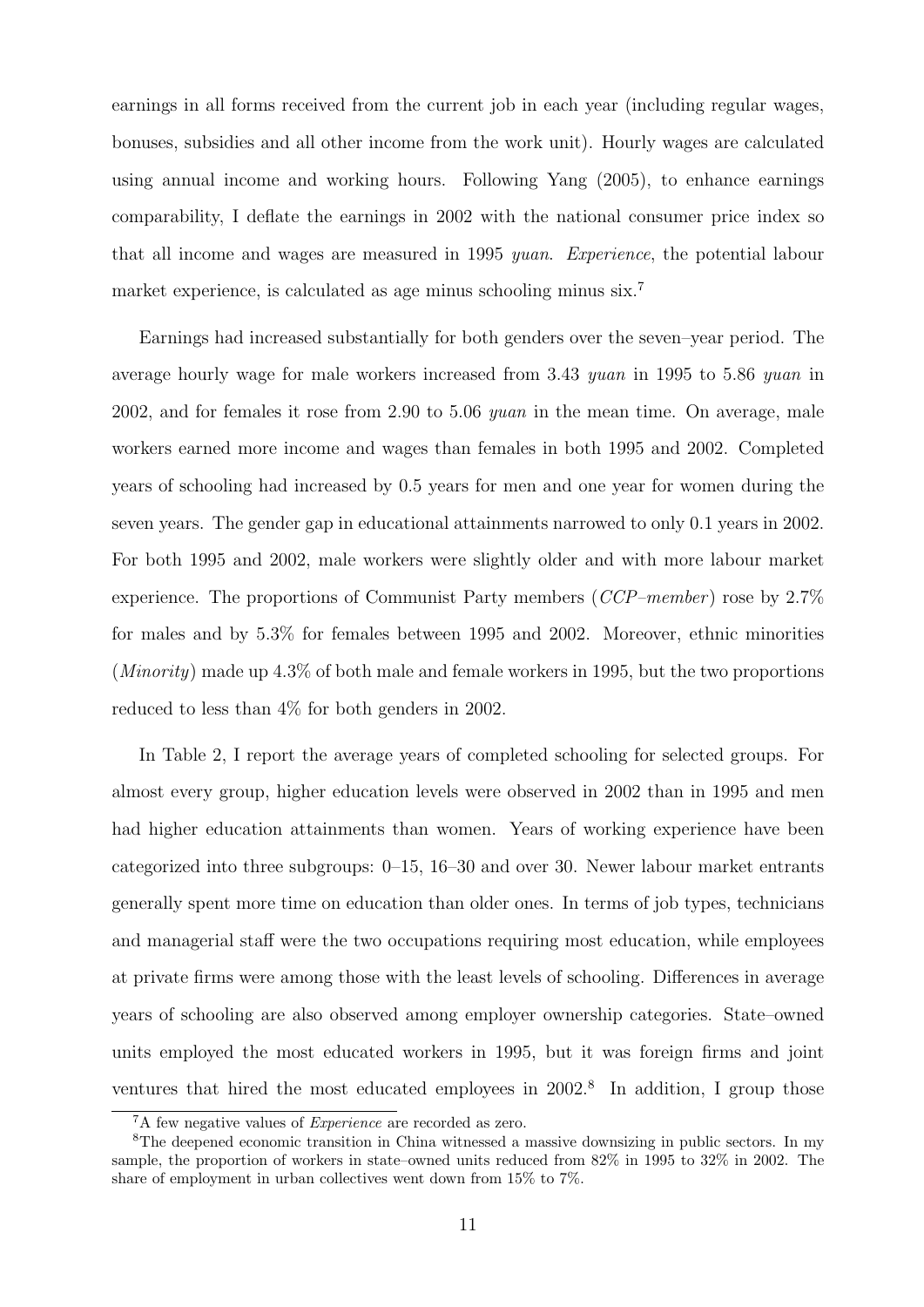|            |                  | 1995  |        |       | 2002   |
|------------|------------------|-------|--------|-------|--------|
|            |                  | Male  | Female | Male  | Female |
|            | $0 - 15$         | 12.22 | 11.78  | 13.60 | 13.40  |
| Experience | $16 - 30$        | 10.93 | 10.25  | 11.80 | 11.18  |
|            | Over 30          | 9.92  | 8.39   | 9.79  | 9.36   |
|            | Technician       | 12.94 | 12.31  | 13.40 | 13.12  |
|            | Office worker    | 11.14 | 10.73  | 12.15 | 12.09  |
| Occupation | Skilled worker   | 9.67  | 9.54   | 9.98  | 10.36  |
|            | Managerial staff | 12.27 | 11.96  | 13.06 | 13.03  |
|            | Other jobs       | 9.28  | 8.97   | 9.93  | 10.02  |
|            | State-owned      | 11.28 | 10.80  | 11.10 | 11.25  |
|            | Private firms    | 9.42  | 9.09   | 10.34 | 10.17  |
| Ownership  | Foreign firms    | 10.82 | 10.55  | 12.25 | 12.23  |
|            | Urban collective | 9.52  | 9.12   | 10.10 | 10.07  |
|            | Other types      | 9.25  | 9.06   | 12.07 | 12.03  |
| Region     | Coastal          | 11.10 | 10.49  | 11.61 | 11.51  |
|            | Inland           | 11.02 | 10.40  | 11.55 | 11.42  |

Table 2: Average Years of Education for Selected Groups

Note: Joint ventures are included in foreign firms.

provinces surveyed into two regions according to their geographic locations and economic resemblances in China: the more developed coastal regions and the less developed inland provinces.<sup>9</sup> From 1995 to 2002, I also see the increase in the attained years of schooling for both the richer coastal areas and the poorer inland regions in China. Cross–gender differences in average education levels, although still existent, were found to be negligible in these regions in 2002.

## 4 Empirical Methodology

The empirical approach takes three steps. First, I obtain an observation–specific schooling coefficient for each individual by employing nonparametric kernel regression. Then I compare the coefficient distributions for different groups through stochastic dominance tests and assess the heterogeneity within and between them using generalized entropy inequality measures. Finally, I evaluate the impact of differential schooling returns on wage inequality in China.

<sup>&</sup>lt;sup>9</sup>The coastal provinces are Beijing, Guangdong, Jiangsu and Liaoning. All other provinces are located in the inland regions in China.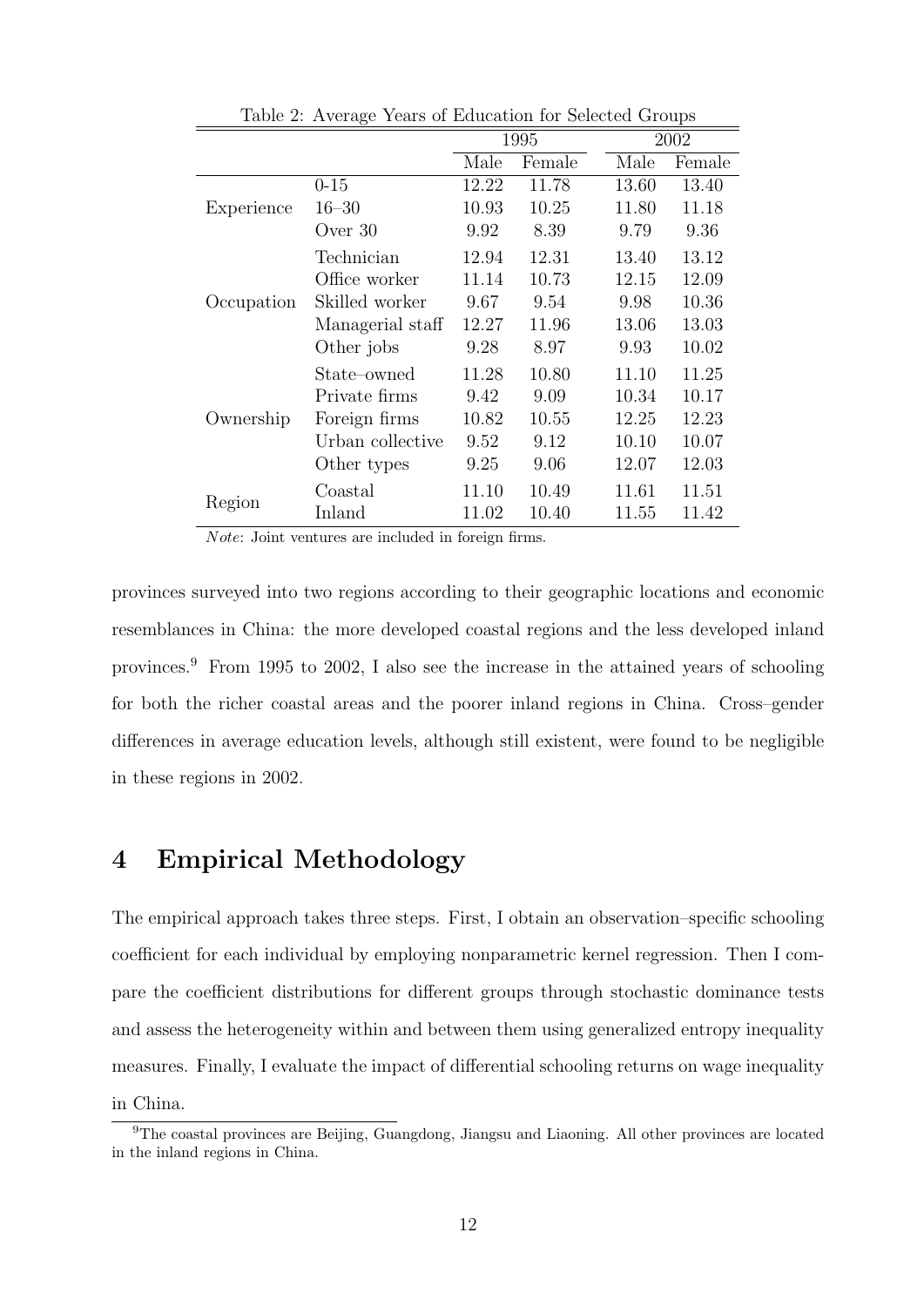## 4.1 Local Linear Kernel Estimation

I use the local linear kernel method developed by Racine and Li (2004) and Li and Racine (2004) to do the estimation, which has an advantage over conventional kernel methods in its capability to smooth both categorical and continuous variables.The nonparametric method is more flexible and robust than parametric methods since functional form and distribution assumptions are avoided and interactions that may exist among all variables are also allowed. Furthermore, this method could generate an observation–specific coefficient estimate for each covariate, which is crucial for assessing the individual heterogeneity in returns to schooling.

The model is specified as  $W_i = F(X_i, Y_i) + \varepsilon_i$ . W<sub>i</sub> is the dependent variable, which is the logarithmic hourly wage in my case, and  $F$  is the unknown functional form.  $X_i$  represents the vector of continuous variables (Schooling and Experience) and I use s to denote its dimension.  $Y_i$  is the vector of unordered discrete variables (*Male, Communist-Party mem*bership, Minority and Province) and  $l$  denotes its dimension. For a typical individual  $j$ , I find  $\gamma(X_j)=(\alpha_j,\beta(X_j))'$  to minimize the following objective function:

$$
\sum_{i=1}^{N} \left( W_i - \alpha_j - (X_i - X_j)' \beta(X_j) \right)^2 K(\widehat{h}, \widehat{\lambda}) \tag{6}
$$

where  $\alpha_j$  predicts  $W_j$  and  $\beta(X_j)$  is the vector of the partial derivative of  $F(X_j, Y_j)$  with respect to X for individual j.  $K(\widehat{h}, \widehat{\lambda})$  is the multivariate product kernel for mixed categorical and continuous variables, which is equal to  $\prod_{q=1}^{s}$ 1  $h_q$  $g\left(\frac{x_{qi}-x_{qj}}{\widehat{\iota}}\right)$  $h_q$  $\prod_{q=1}^{l} m(y_{qi}, y_{qj}, \widehat{\lambda}_q)$ . g is the second–order Gaussian kernel and  $h_q$  is the bandwidth for the qth component of X. m is the kernel function for an unordered discrete variable, which equals to 1 if  $y_{qi}=y_{qj}$  and  $\lambda_q$  (0≤ $\lambda_q$ ≤1) otherwise.<sup>10</sup> If the bandwidths selected for discrete variables are all equal to 0, the product kernel  $\prod_{q=1}^{l} m(y_{qi}, y_{qj}, \hat{\lambda}_q)$  for discrete variables becomes an indicator function. Consequently, the conventional frequency–based kernel method is a special case of the nonparametric approach I use.

<sup>&</sup>lt;sup>10</sup>I do not have ordered discrete predictors in this analysis. If there is an ordered categorical variable  $Z_i$ , Li and Racine (2004) suggest using the kernel function  $n(z_i, z_j, \mu)$  which equals to 1 if  $z_i = z_j$  and  $\mu^{|z_i - z_j|}$ otherwise.  $\mu$  (0 $\leq \mu \leq 1$ ) is the smoothing parameter for the ordered discrete variable.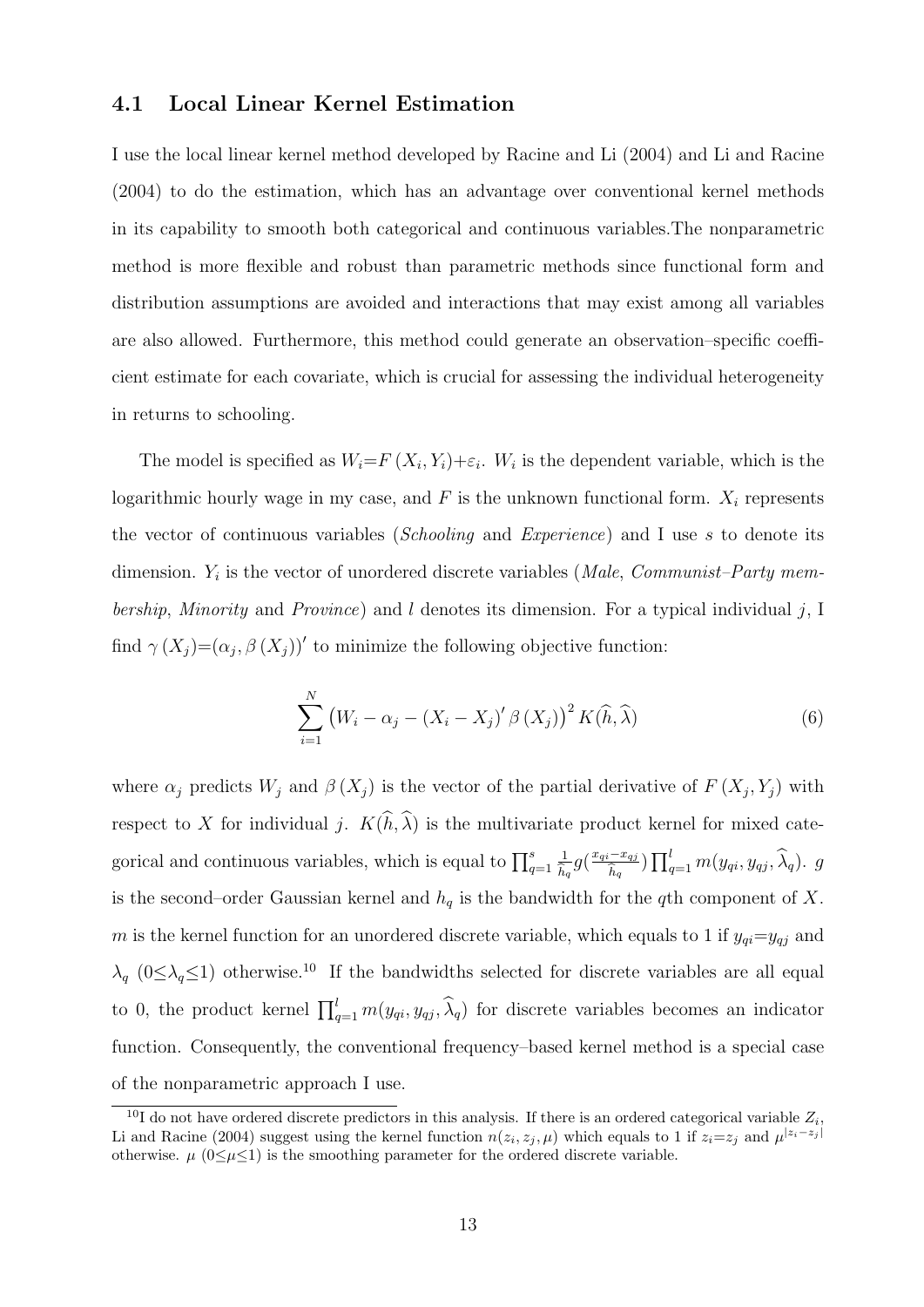After running OLS regression of  $W_i$  on  $(1, X_i - X_j)$  with weight  $K(\widehat{h}, \widehat{\lambda})^{\frac{1}{2}}$ , the coefficient vector on continuous variables for individual  $j$  could be consistently estimated as:

$$
\widehat{\gamma}(X_j) = \left(\widehat{\alpha}_j, \widehat{\beta}(X_j)\right)' = \left[\sum_{i=1}^N K(\widehat{h}, \widehat{\lambda}) \left(\begin{array}{cc} 1 & (X_i - X_j)' \\ X_i - X_j & (X_i - X_j)(X_i - X_j)' \end{array}\right) \right]^{-1}
$$
  

$$
\sum_{i=1}^N K(\widehat{h}, \widehat{\lambda}) \left(\begin{array}{c} 1 \\ X_i - X_j \end{array}\right) W_i
$$
(7)

The basic idea of this nonparametric approach is that when estimating the coefficient for individual  $j$ , more weights are assigned to individuals who share similar labour market characteristics to individual  $j$ , and less weights are assigned to individuals with less similar personal characteristics.

The selection of smoothing parameters  $(h, \lambda)$  is crucial in kernel estimation, which involves a tradeoff between bias and variance. In this analysis, I employ the least squares cross–validation procedure, which can select the asymptotically optimal bandwidths in the sense of minimizing mean square errors (Li and Racine, 2007). The objective function is given by  $CV(h, \lambda) = \frac{1}{N} \sum_{i=1}^{N} (W_i - \widehat{F}_{-i}(X_i, Y_i))^2$ , where  $\widehat{F}_{-i}(X_i, Y_i)$  is the leave-one-out estimator of  $F(X_i, Y_i)$  and  $(h, \lambda)$  is the vector of smoothing parameters selected to minimize  $CV(h, \lambda)$ . I refer to Li and Racine (2004) for more details about the kernel method and Hayfield and Racine (2008) for how to implement this approach.

This robust and flexible approach generates a unique coefficient estimate of Schooling for each individual and the estimates are realistically allowed to vary among individuals. However, these nonparametric estimates could also be inconsistently estimated without controlling for unobserved ability. Similar to previous studies using the CHIP data, the data does not have sufficient information for me to carefully address the unobserved ability bias (Li, 2003; Yang, 2005). Previous studies tend to use the IV methods to correct the unobserved ability bias. However, whether omitted ability seriously affects the returns to education is still an open question (Griliches, 1977; Angrist and Krueger, 1991; Card, 1999, 2001). Ashenfelter et al. (1999) suggest that much of the difference between IV and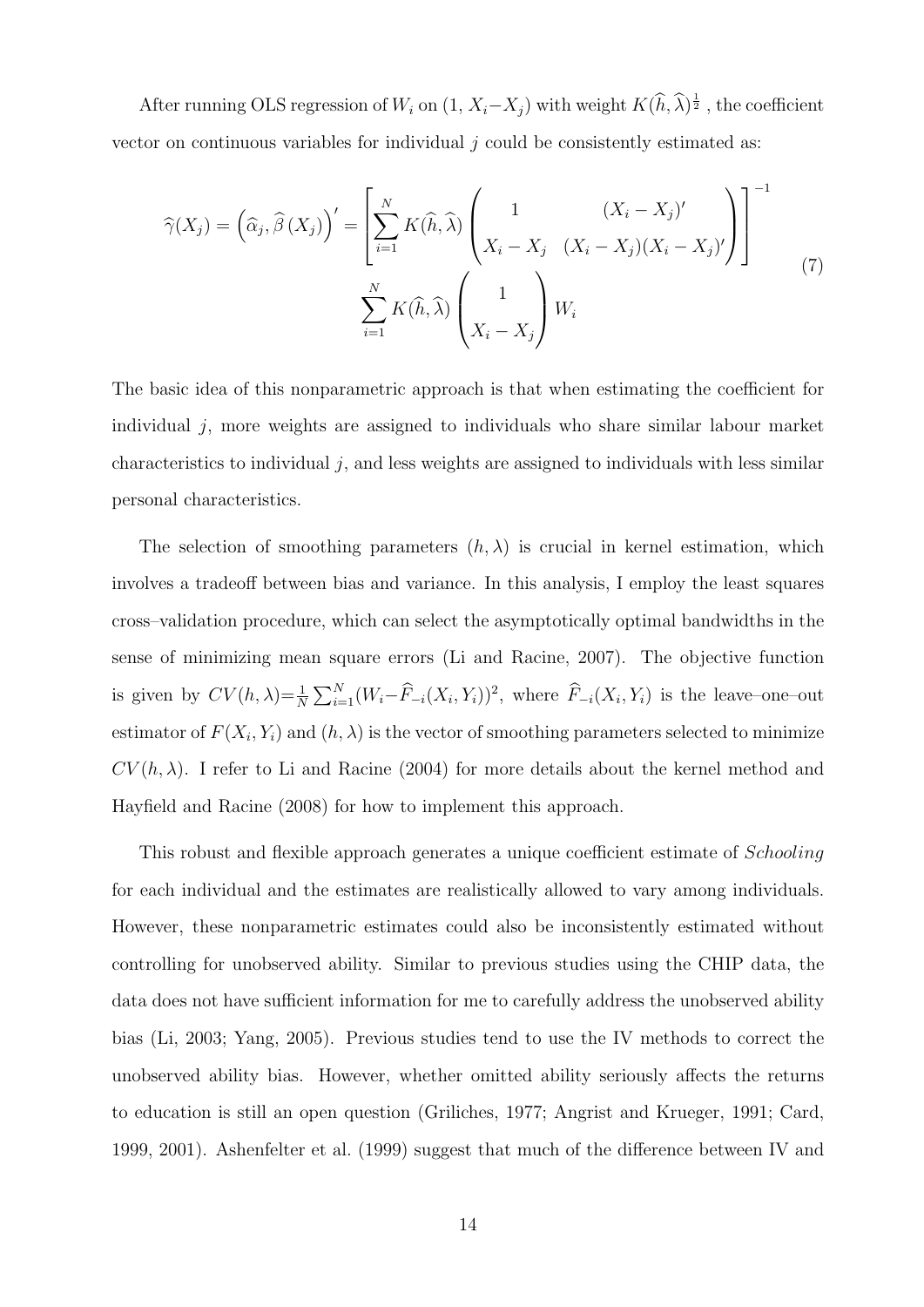OLS estimates is the result of publication bias rather than ability bias, and Manski and Pepper (2000) also suggest IV estimates may be biased upwards. Harmon et al. (2003) also conclude that there is no advantage to use IV methods to correct the ability bias. Moreover, the bias from ignoring individual abilities is somehow compensated by the bias in the opposite direction from disregarding measurement errors. In a recent survey, Card (1999) summarizes the literature and suggests that the omitted variable bias is actually small. The nonparametric estimates herein are comparable with the existing studies on returns to education in China since they also tend not to control for the bias from omitted ability (Liu, 1998; Li, 2003; Yang, 2005; Zhang et al., 2005). My examination of individual heterogeneity in the schooling coefficients without controlling for the unobserved ability is also in line with Harmon et al. (2003) and Koop and Tobias (2004). As discussed in both Harmon et al. (2003) and Koop and Tobias (2004), when the dispersion in schooling returns is the focal interest, the result need not be affected by the omitted ability bias.

## 4.2 Methodology to Assess the Heterogeneity

#### 4.2.1 Stochastic Dominance Tests

I use the stochastic dominance approach developed by Abadie (2002) to make distributional comparisons of the returns to schooling between different population subgroups and know who benefits most from additional education.

Assuming that  $\beta_i$  is the coefficient on education for individual i, I want to compare the estimate distributions between two groups: group A  $(\{\beta_i^A\}_{i=1}^{N_A})$  and group B  $(\{\beta_i^B\}_{i=1}^{N_B})$ . Let  $F_A(\beta)$  and  $F_B(\beta)$  represent the cumulative distribution functions of  $\{\beta_i^A\}_{i=1}^{N_A}$  and  $\{\beta_i^B\}_{i=1}^{N_B}$ respectively.

The two null hypotheses I want to test are:

(1). Equality of distributions:

 $F_A(\beta) = F_B(\beta)$   $\forall \beta \in \mathcal{B}$ , where  $\mathcal B$  denotes the union support for  $\beta^A$  and  $\beta^B$ ;

(2). First–order stochastic dominance:

 $F_A$  dominates  $F_B$  if  $F_A(\beta) \leq F_B(\beta)$   $\forall \beta \in \mathscr{B}$ , with strict inequality for some  $\beta$ .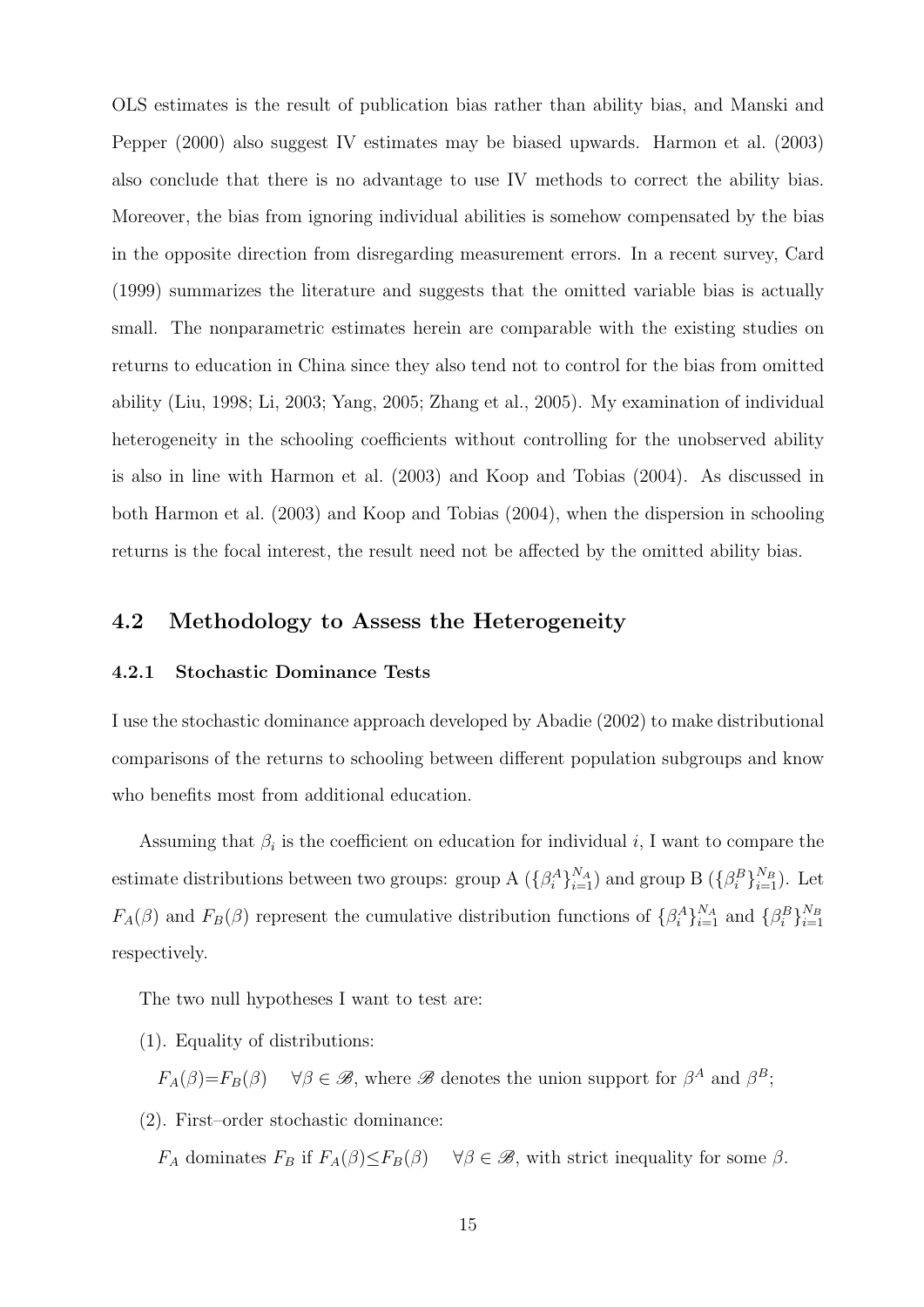When testing the two null hypotheses,  $\beta_i$  is replaced with its nonparametric estimate  $\beta_i$ .  $F_A$  and  $F_B$  are also replaced with their corresponding empirical distribution functions  $\hat{F}_A$  and  $\hat{F}_B$ .<sup>11</sup> As in McFadden (1989) and Abadie (2002), the two test statistics are defined as:

$$
T_{ED} = \left(\frac{N_A N_B}{N_A + N_B}\right)^{\frac{1}{2}} \sup_{\beta \in \mathcal{B}} |\widehat{F}_A(\beta) - \widehat{F}_B(\beta)| \tag{8}
$$

$$
T_{FSD} = \left(\frac{N_A N_B}{N_A + N_B}\right)^{\frac{1}{2}} \sup_{\beta \in \mathcal{B}} \left(\widehat{F}_A(\beta) - \widehat{F}_B(\beta)\right)
$$
(9)

where  $T_{ED}$  is the two–sample Kolmogorov–Smirnov statistic to test the hypothesis of equal distributions between group A and group B, and  $T_{FSD}$  is the generalized Kolmogorov– Smirnov statistic to test the null hypothesis of first–order stochastic dominance of  $F_A$  over  $F_B$ .

However, the asymptotic distributions of  $T_{ED}$  and  $T_{FSD}$  under the null are generally unknown since they depend on the underlying distribution of the data. Abadie (2002) suggests approximating the distributions of test statistics by resampling from the pooled samples and recomputing the test statistics. A four–step bootstrap strategy is thus developed to make the inference about hypotheses possible: (i) Let  $T$  be the generic notation for  $T_{ED}$  and  $T_{FSD}$ . Calculate the statistic  $\widehat{T}$  for the original coefficient samples of  $\{\widehat{\beta}_i^A\}_{i=1}^{N_A}$  and  $\{\widehat{\beta}_i^B\}_{i=1}^{N_B};$  (ii) Resample  $(N_A+N_B)$  observations with replacement from the pooled sample of  $(\{\widehat{\beta}_i^A\}_{i=1}^{N_A}; \{\widehat{\beta}_i^B\}_{i=1}^{N_B})$ , and divide the observations into two groups with sample sizes  $N_A$ and N<sub>B</sub>. Use the two generated samples to obtain  $\hat{T}_r$ ; (iii) Repeat step (ii) R times (R=300) in my implementation); (iv) Obtain the  $p$ -values of the tests by calculating the relative frequency of  $(\widehat{T}_r > \widehat{T})$ , which is equal to  $\frac{1}{R} \sum_{r=1}^R I(\widehat{T}_r > \widehat{T})$ . Reject the null hypothesis if the p–value obtained is smaller than some significance level  $\alpha$ ,  $0<\alpha<0.5$ .<sup>12</sup>

<sup>&</sup>lt;sup>11</sup>The empirical cumulative distribution function for group j is defined as  $\widehat{F}_j(\widehat{\beta}) = \frac{1}{N} \sum_{i=1}^N I(\widehat{\beta}_i^j \leq \widehat{\beta}^j)$ , where  $I$  is the indicator function.

<sup>&</sup>lt;sup>12</sup>Ideally. I should compute the nonparametric estimates within each bootstrap replication to take into consideration the uncertainty of estimates. However, this is highly computationally difficult since I need to reestimate the bandwidths for each bootstrap replication. As a result, the bootstrapped  $p$ –values I obtain might differ slightly from their true values. Eren and Henderson (2008) point out that when a large  $p$ –value is obtained, it is unlikely that accounting for such uncertainty would alter the inference.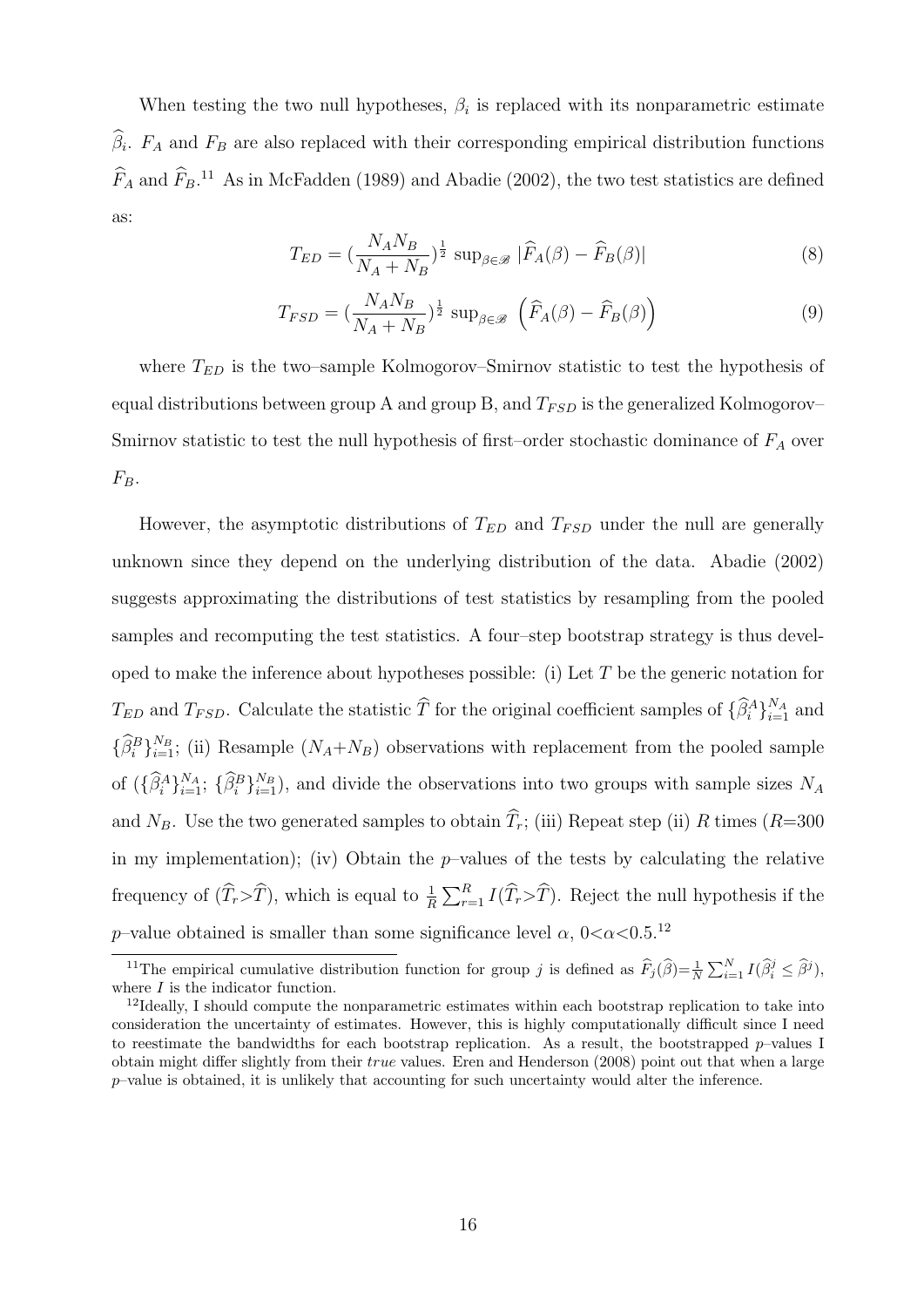#### 4.2.2 Generalized Entropy Measures and Heterogeneity Decompositions

I assess the magnitude of heterogeneity in schooling coefficients with the generalized entropy measures. As indexes of inequality with nice properties such as mean independence, scale independence, symmetry and Pigou–Dalton transfer principle, these measures could also be additively decomposed among groups into a "within–group" inequality component (the weighted average of inequality within each subgroup) and a "between–group" component (the inequality across those subgroups when each person's coefficient was equal to the subgroup's mean coefficient), which is the property that the popular Gini coefficient and the coefficient of variation do not offer (Cowell, 2000).

I employ two commonly used measures, the Theil T (denoted with T) and the Theil L (denoted with L).<sup>13</sup> Assume  $\beta_i$  is the return to education for individual i,  $\overline{\beta}$  is the average education return and let  $N$  denote the number of observations, then the Theil  $T$  is defined as  $T=\frac{1}{N}$  $\frac{1}{N} \sum_{i=1}^{N} \frac{\beta_i}{\overline{\beta}}$  $\frac{\beta_i}{\overline{\beta}} ln(\frac{\beta_i}{\overline{\beta}}$  $\frac{\beta_i}{\beta}$ ) and the Theil L index is defined as  $L=\frac{1}{N}$  $\frac{1}{N}\sum_{i=1}^{N}ln(\frac{\overline{\beta}}{\beta}% )^{2}$  $\frac{\beta}{\beta_i}$ ).<sup>14</sup> Suppose the population could be divided into G groups,  $s^g$  is the estimates share of group g and  $\overline{\beta}^g$ is the average schooling coefficient for group  $q$ , then the two inequality measures could be decomposed as:

$$
T = T_{within} + T_{between} = \sum_{g=1}^{G} s^g T^g + \sum_{g=1}^{G} s^g ln\left(\frac{\overline{\beta}^g}{\overline{\beta}}\right)
$$
(10)

$$
L = L_{within} + L_{between} = \frac{1}{G} \sum_{g=1}^{G} L^g + \frac{1}{G} \sum_{g=1}^{G} \ln\left(\frac{\overline{\beta}^g}{\overline{\beta}}\right)
$$
(11)

 $T_{within}$ , the "within-group" inequality  $(\sum_{g=1}^{G} s^g T^g)$  measured using the Theil T index, is a weighted average of inequality within subgroups.  $T_{between}$  denotes the "between-group" inequality  $(\sum_{g=1}^{G} s^g ln(\frac{\overline{\beta}^g}{\overline{\beta}}))$  $(\frac{3^2}{\beta})$ ) measured across different subgroups. Similarly, I use  $L_{within}$  and  $L_{between}$  to denote the "within-group" inequality  $(\frac{1}{G}\sum_{g=1}^{G}L^g)$  and the "between-group" inequality  $\left(\frac{1}{G}\sum_{g=1}^G ln\left(\frac{\overline{\beta}^g}{\overline{\beta}}\right)\right)$  $(\frac{\partial^2}{\partial \beta})$ ) when Theil L is used as the inequality index.

<sup>&</sup>lt;sup>13</sup>The Theil L is sometimes referred to as the mean log deviation measure.

<sup>&</sup>lt;sup>14</sup>I replace each  $\beta_i$  with its nonparametric estimate  $\widehat{\beta}_i$  when doing the calculation.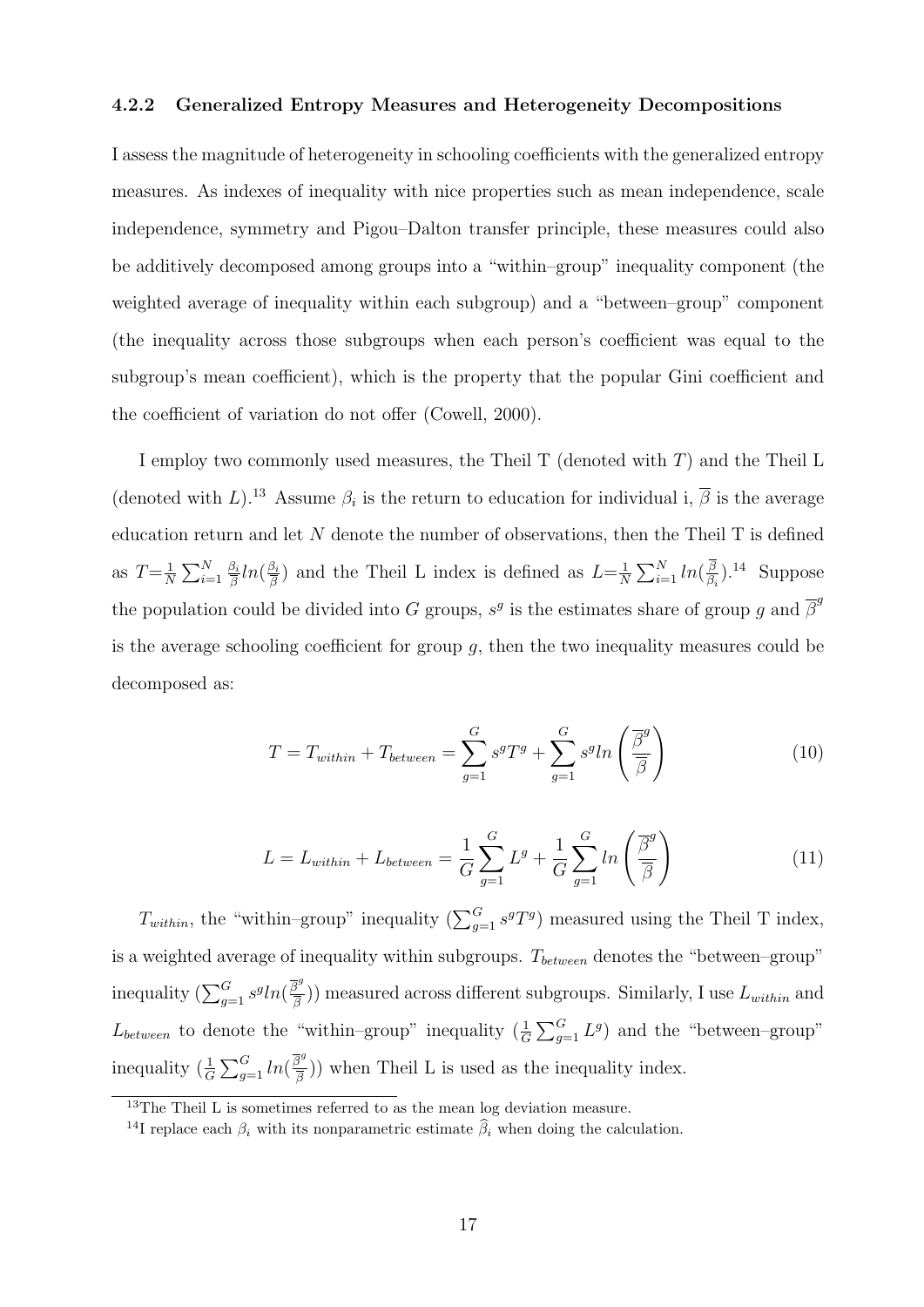## 5 Results

#### 5.1 Nonparametric Regression Results

#### 5.1.1 Estimation Results Using Basic Control Variables

In this section, I present the nonparametric coefficient estimates of *Schooling* obtained using basic explanatory variables only (Experience, Male, Communist–Party membership, Minority and Province). A schooling coefficient is obtained for each individual and I follow the approach employed by Henderson et al. (2006) to describe the estimate distribution. I present the nonparametric mean estimate, the estimates corresponding to the 10th, 25th, 50th, 75th and 90th percentiles of the coefficient distribution in Table 3 (labeled Q10, Q25, Q50, Q75 and Q90). As a comparison, I also run an OLS regression of log hourly wages on the aforementioned control variables and squared Experience. I obtain a coefficient estimate of Schooling for each sample using the Mincer type specification.

|              | 1995     |          |          |          | 2002 |          |          |  |
|--------------|----------|----------|----------|----------|------|----------|----------|--|
|              | All      | Male     | Female   | All      |      | Male     | Female   |  |
| <b>OLS</b>   | 0.0624   | 0.0541   | 0.0724   | 0.0899   |      | 0.0800   | 0.1036   |  |
|              | (0.0021) | (0.0028) | (0.0033) | (0.0027) |      | (0.0034) | (0.0044) |  |
|              | 0.0699   | 0.0624   | 0.0782   | 0.1014   |      | 0.0932   | 0.1115   |  |
| NP mean      | (0.0020) | (0.0024) | (0.0027) | (0.0028) |      | (0.0032) | (0.0035) |  |
|              | 0.0378   | 0.0360   | 0.0508   | 0.0724   |      | 0.0687   | 0.0866   |  |
| Q10          | (0.0030) | (0.0037) | (0.0041) | (0.0046) |      | (0.0055) | (0.0059) |  |
|              | 0.0514   | 0.0445   | 0.0634   | 0.0876   |      | 0.0821   | 0.0996   |  |
| Q25          | (0.0024) | (0.0030) | (0.0036) | (0.0035) |      | (0.0043) | (0.0044) |  |
|              | 0.0672   | 0.0584   | 0.0742   | 0.1021   |      | 0.0931   | 0.1134   |  |
| Q50          | (0.0026) | (0.0030) | (0.0034) | (0.0031) |      | (0.0037) | (0.0041) |  |
|              | 0.0834   | 0.0772   | 0.0933   | 0.1182   |      | 0.1068   | 0.1278   |  |
| Q75          | (0.0028) | (0.0035) | (0.0038) | (0.0035) |      | (0.0039) | (0.0059) |  |
| Q90          | 0.1062   | 0.0935   | 0.1145   | 0.1312   |      | 0.1187   | 0.1371   |  |
|              | (0.0038) | (0.0041) | (0.0053) | (0.0046) |      | (0.0050) | (0.0059) |  |
| Observations | 10,466   | 5,520    | 4,946    | 9,492    |      | 5,261    | 4,231    |  |

Table 3: Estimates of Returns to Education Using Basic Controls

Note: For the OLS estimates, Huber–White standard errors to correct heteroskedasticity of unknown form are reported in parentheses. Standard errors for the nonparametric estimates are obtained via bootstrapping with 300 replications. All the estimates are significant at the 1% level.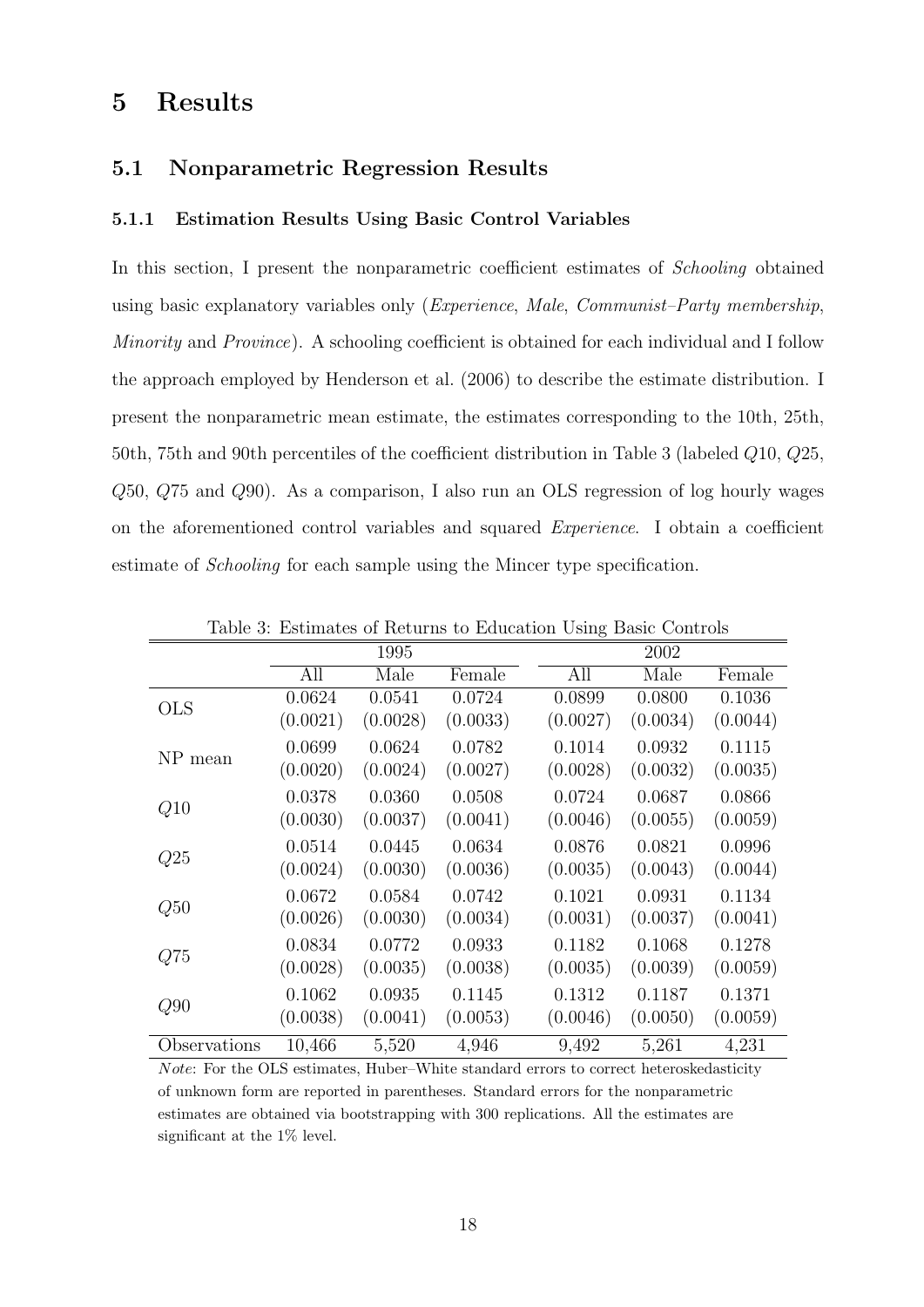The OLS estimates of returns to education displayed in Table 3 confirm the findings in previous literature that the average rates of schooling return in urban China have increased over time (Maurer-Fazio, 1999; Yang, 2005; Zhang et al., 2005) and women have higher average returns to education than men (Li, 2003; Zhang et al., 2005).<sup>15</sup> The return to an additional year of schooling is estimated to have increased from 6.2% in 1995 to 9% in 2002. However, the local linear kernel regression indicates that the OLS estimate understates the effect of schooling on wages for urban workers. Using the nonparametric approach, the marginal rate of return to an additional year of schooling is estimated to rise from 7% to over 10% during the seven–year period, a relative increase of 42.9%.

I use the consistent model specification test developed by Hsiao et al. (2007) to test the specification of my linear models. The linear specification is rejected at conventional confidence levels for each sample. The simple linear specification I use may omit important interactions and nonlinear relationships among variables. Thus, it is rejected by the specification test for each sample. While misspecified, the linear specification still provides a very good approximation to the nonparametric mean coefficients.

Complementary to the formal statistical test, I also compare the parametric and nonparametric models in light of their ability to fit the sample. The within–sample fitting measures I use are  $R^2$ , mean squared error  $(MSE)$  and mean absolute error  $(MAE)$ . Supposing that the dependent variable is  $W_i$  and the predicted dependent variable is  $W_i$ , then  $R^2$  is the squared correlation coefficient between  $W_i$  and  $\tilde{W}_i$ , the mean squared error is defined as  $MSE = \frac{1}{N}$  $\frac{1}{N} \sum_{i=1}^{N} [W_i - \widehat{W}_i]^2$ , and the mean absolute error is defined as  $MAE = \frac{1}{N}$  $\frac{1}{N} \sum_{i=1}^{N} |W_i - \widehat{W}_i|$ . The three measures all show that the nonparametric approach fits the samples better. For example, when switching from OLS estimation to kernel regression, the  $R^2$  increases from 0.3163 to 0.3656 for the 1995 sample and for the 2002 sample it rises from 0.2800 to 0.3206. The MSE and MAE reduce from 0.2958 and 0.3948 to 0.2700 and 0.3725 for the 1995 sample, and the two measures decrease from 0.3612 and 0.4569 to 0.3430 and 0.4408 for the 2002 sample. This improvement in sample fitting shows the

<sup>&</sup>lt;sup>15</sup>The trend of increased returns to education has also been found in other transition economies such as Poland (Rutkowski, 1996; Keane and Prasad, 2006), Russia and Ukraine (Gorodnichenko and Sabirianova, 2005) and Hungary (Jolliffea and Campos, 2005).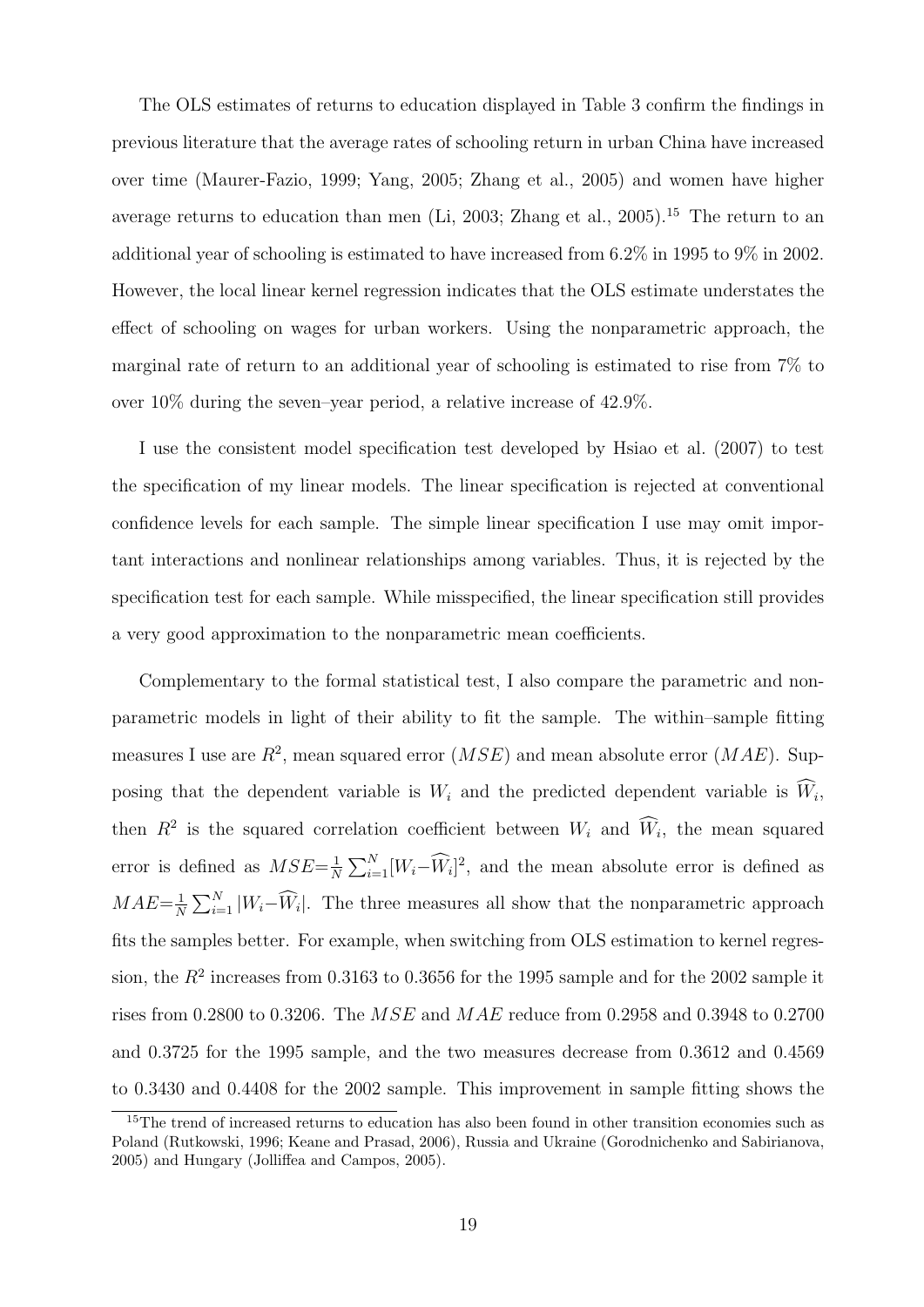flexibility of the nonparametric method since it could relax functional form assumptions and allow for any nonlinearities and interactions in and among all variables.

From the nonparametric estimate distributions, I observe substantial increases in the average and median schooling returns over time. For instance, an additional year of education led to 7.8% growth in wages for female workers in 1995 and it went up to over 11.2% in 2002. The median rate of return for them rose from 7.4% to 11.3% in the mean time. In addition, less than 25% of female workers had schooling returns over 10% in 1995. However, about 90% of women had returns exceeding 10% in 2002. I refer to Yang (2005) and Zhang et al. (2005) for two nice discussions explaining the rising returns to education in urban China. Furthermore, a comparison of the values of Q10, Q25, Q50, Q75 and Q90 in Table 3 reveals that women enjoyed higher returns to education than men in both years. The median schooling coefficients were respectively 1.6% and 2.0% higher for female workers in 1995 and 2002.

By comparing the values of Q10, Q25, Q50, Q75 and Q90, I find considerable individual differences in education returns within each gender group. For example, among the male workers surveyed in CHIP1995, the schooling coefficient at the 90th percentile of their estimate distribution  $(9.45\%)$  is more than twice as large as it is at the 10% percentile (3.60%). To better describe the dispersion in estimates, for every year, I plot the schooling coefficient corresponding to every percentile of each gender group's estimate distribution in Figure 1. Much dispersion is found in the effects of schooling on wages for each group. In addition, from 1995 to 2002, the percentile ratio  $Q90/Q10$  of schooling returns reduced from 2.81 to 1.82 between 1995 and 2002. It decreased from 2.60 to 1.63 for male workers and from 2.25 to 1.58 for female workers. This provides preliminary evidence that the within– group heterogeneity in schooling returns diminished from 1995 to 2002 for both genders in urban China, although the rates of returns to schooling had increased substantially. Using inequality measures with the most desirable decomposability properties, I will carefully investigate the differences and changes in the schooling coefficient heterogeneity for selected subgroups from 1995 to 2002 in Section 5.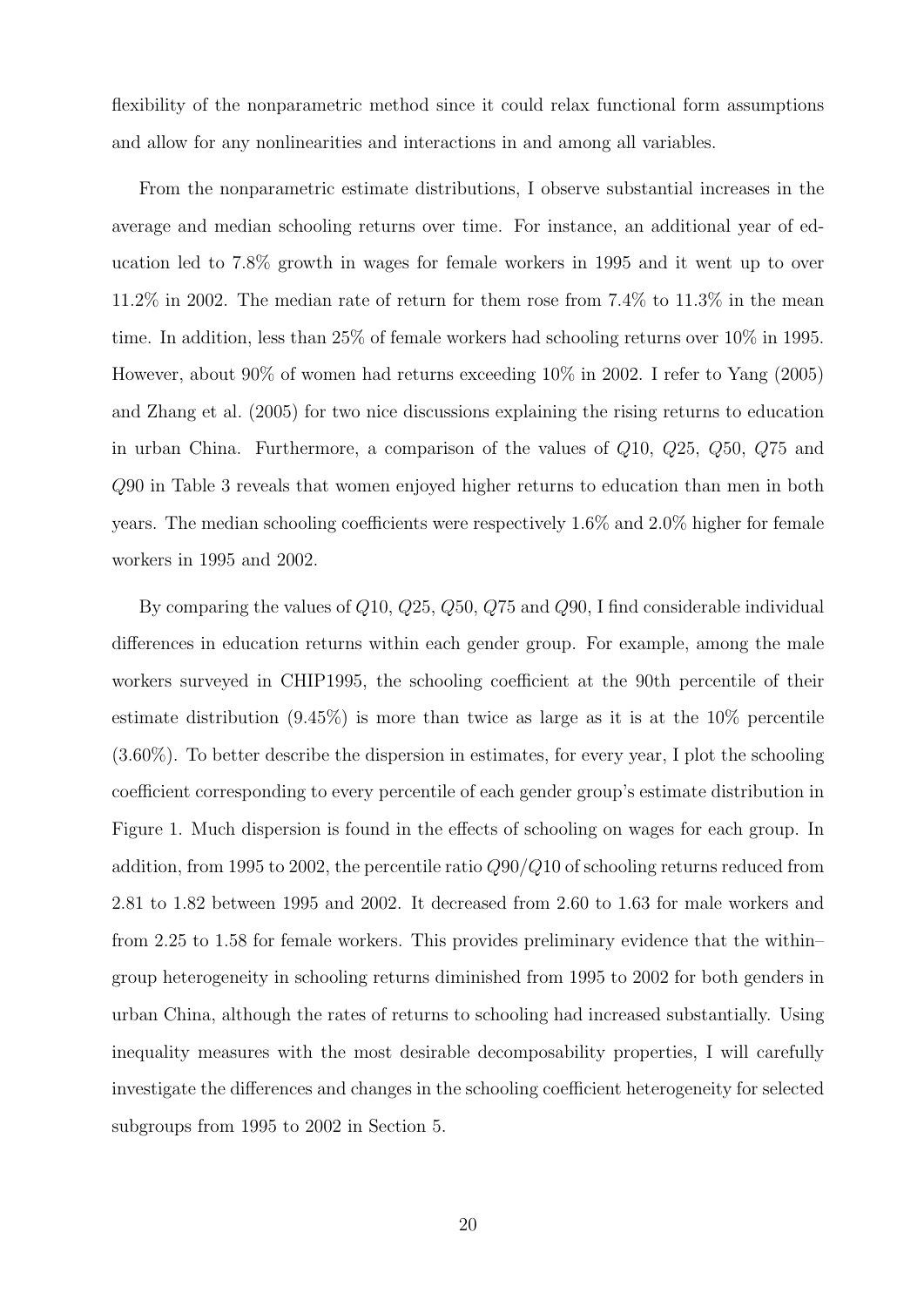

Figure 1: Heterogeneity in Returns to Education for 1995 and 2002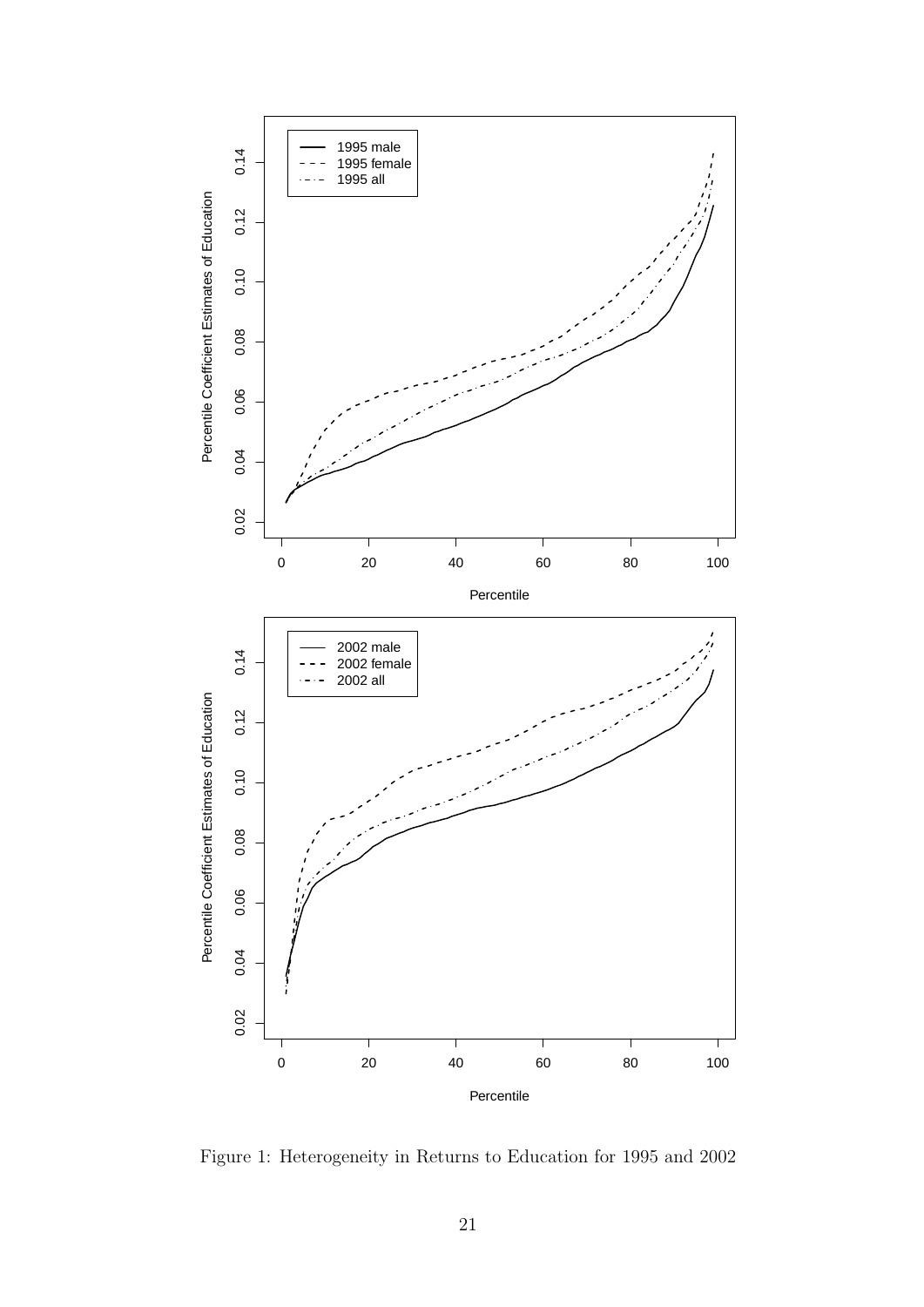#### 5.1.2 Schooling Coefficients for Selected Groups

I summarize the first, second and third quartile rates of schooling return (Q25, Q50 and Q75) for selected groups in Table 4. The schooling coefficients for subgroups defined by schooling level, job experience, occupation, ownership and region were generally higher in 2002 than in 1995. Moreover, individual differences in schooling coefficients are found within each subgroup.

Among all schooling levels, college graduates had the least marginal returns to education in 1995. I find increasing marginal returns to education levels before college education in 1995. For a typical senior high school graduate whose return equals to the median value of 0.0684, if he/she furthers his/her education by four more years to a college degree, his/her hourly wage could be increased by around 29.4%. For year 2002, the increasing marginal returns to education are found among all education levels. For individuals receiving primary education or less, the median value of marginal return was 9.56%. The value is respectively 10.01% and 10.45% for junior and senior high school graduates. The median value is the largest for college graduates, reaching 10.47%. This finding confirms the empirical regularity summarized in Deng and Li (2009) that returns to education increase with education levels in China. This finding implies that by increasing the education levels of low income individuals in China, the wage inequality could be reduced.

Consistent with the findings in Liu (1998), Maurer-Fazio (1999) and Li (2003), returns to education were higher for new workers. In 1995, the median value of schooling coefficients for workers with 15 years of labour market experience or less was 3.5 percentage points higher than that for those with over 30 years of post–schooling working experience. For the 2002 sample, the value was 2.5%. Possible explanations for this difference among experience groups include a vintage effect, rising quality of education, or greater mobility among younger workers because of fewer employer–specific investments (Li, 2003; Zhang et al., 2005). Among the occupation categories, office workers and skilled workers shared very similar median returns to education in 1995 and 2002. Technicians had less returns than the two professions in 1995 but more in 2002. It was the managerial staff who were rewarded least from an additional year of schooling in both years.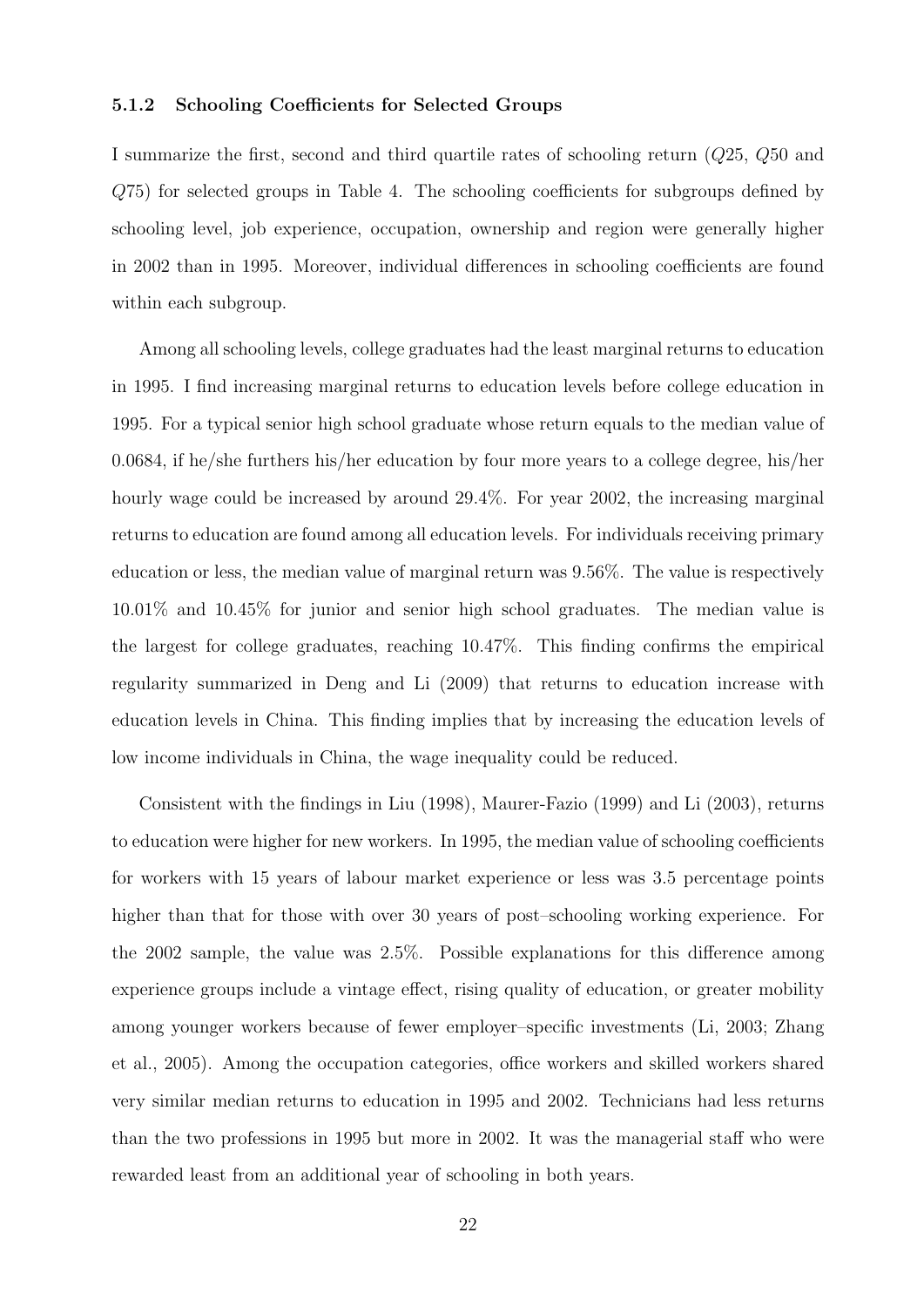|              |                   | 1995   |        |        | 2002   |        |        |
|--------------|-------------------|--------|--------|--------|--------|--------|--------|
|              |                   | Q25    | Q50    | Q75    | Q25    | Q50    | Q75    |
|              | Primary or less   | 0.0515 | 0.0656 | 0.0822 | 0.0806 | 0.0956 | 0.1130 |
| School level | Junior high       | 0.0530 | 0.0674 | 0.0824 | 0.0875 | 0.1001 | 0.1169 |
|              | Senior high       | 0.0522 | 0.0684 | 0.0858 | 0.0882 | 0.1045 | 0.1225 |
|              | College and above | 0.0433 | 0.0649 | 0.0841 | 0.0888 | 0.1047 | 0.1286 |
|              | $0 - 15$          | 0.0753 | 0.0882 | 0.1082 | 0.0998 | 0.1126 | 0.1281 |
| Experience   | $16 - 30$         | 0.0490 | 0.0637 | 0.0749 | 0.0897 | 0.1021 | 0.1186 |
|              | Over 30           | 0.0404 | 0.0515 | 0.0653 | 0.0751 | 0.0885 | 0.1051 |
|              | Technician        | 0.0503 | 0.0664 | 0.0816 | 0.0887 | 0.1039 | 0.1198 |
|              | Office worker     | 0.0554 | 0.0712 | 0.0870 | 0.0871 | 0.1031 | 0.1211 |
| Occupation   | Skilled workers   | 0.0536 | 0.0710 | 0.0836 | 0.0871 | 0.0978 | 0.1144 |
|              | Managerial staff  | 0.0376 | 0.0484 | 0.0650 | 0.0744 | 0.0906 | 0.1056 |
|              | Other jobs        | 0.0601 | 0.0741 | 0.0898 | 0.0917 | 0.1076 | 0.1232 |
|              | State-owned       | 0.0500 | 0.0666 | 0.0826 | 0.0867 | 0.0988 | 0.1161 |
|              | Private firms     | 0.0640 | 0.0814 | 0.0970 | 0.0932 | 0.1073 | 0.1247 |
| Ownership    | Foreign firms     | 0.0642 | 0.0847 | 0.1110 | 0.0936 | 0.1088 | 0.1263 |
|              | Urban collective  | 0.0577 | 0.0686 | 0.0838 | 0.0905 | 0.1077 | 0.1196 |
|              | Other types       | 0.0649 | 0.0782 | 0.0978 | 0.0867 | 0.1011 | 0.1176 |
|              | Coastal           | 0.0471 | 0.0621 | 0.0791 | 0.0871 | 0.1013 | 0.1148 |
| Region       | Inland            | 0.0552 | 0.0722 | 0.0851 | 0.0879 | 0.1023 | 0.1198 |

Table 4: Nonparametric Estimates of Returns to Education for Selected Groups

Note: All the estimates are significant at the 1% level.

The returns to education are also found to be higher in private sectors as opposed to public ones. Private sectors generally operate at a higher degree of market mechanism. Thus, the reward for education is higher. For example, workers from foreign firms and joint ventures enjoyed the highest wage effects of education, and their median rate of schooling returns in 1995 was 1.81 percentage points  $(=0.0847-0.0666)$  higher than that in state– owned sectors. However, there is a trend of convergence in this gap. It diminished by only 1 percentage point (=0.1088–0.0988) in 2002, although there were substantial increases in returns to education for each ownership category over time. The narrowed differentials are likely to be attributable to the convergence in the wage–setting behavior of the public and private sectors during the public sector reform. In addition, in line with the findings of Li (2003) and Heckman (2005), but in contrast with Liu (1998), the schooling coefficients were higher for the poorer inland provinces. However, these differentials also equalized during the seven–year period and the differences became much less apparent in 2002.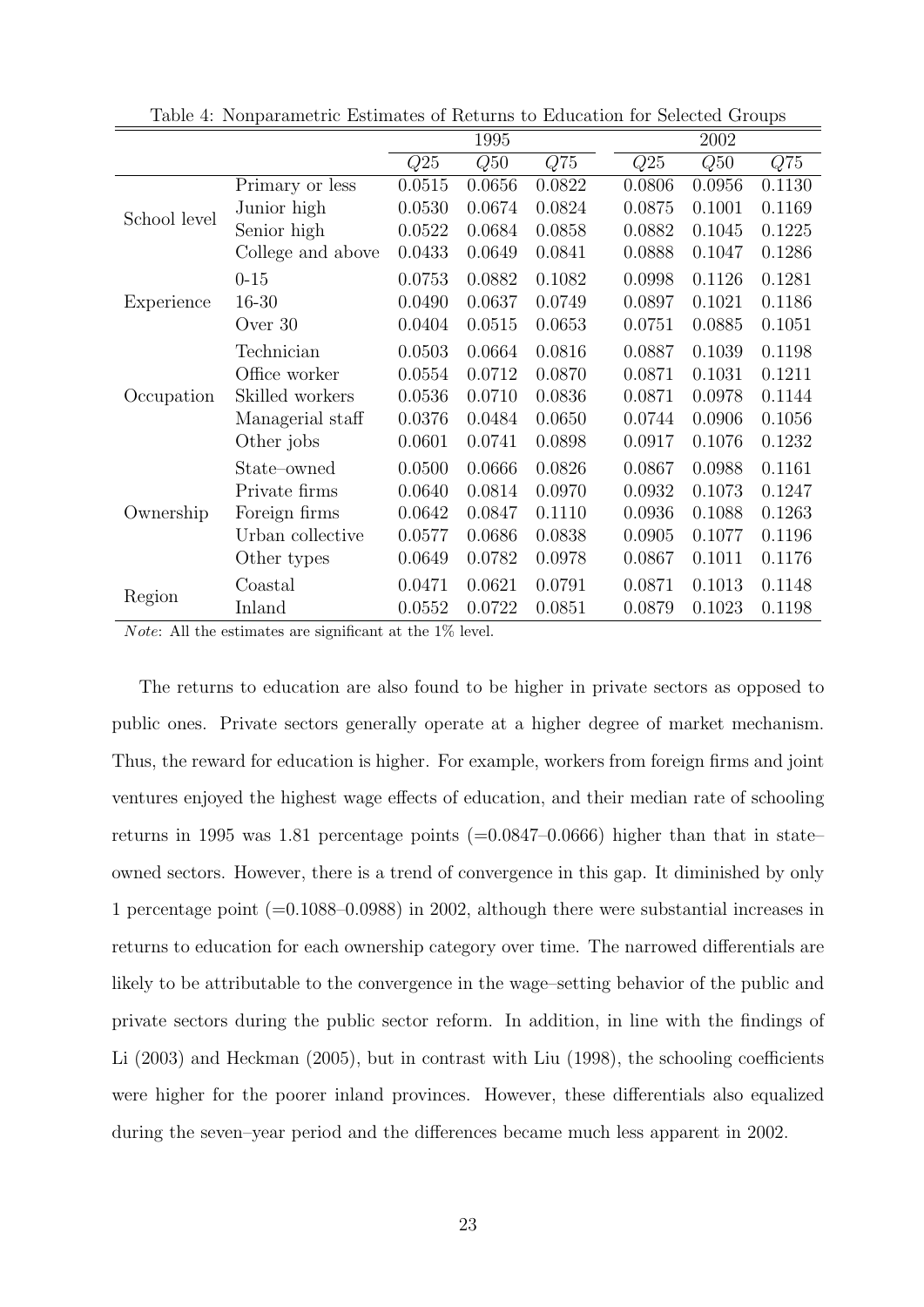### 5.2 Evaluation of the Heterogeneity in Schooling Returns

#### 5.2.1 Stochastic Dominance Analysis

The statistics used to describe the schooling coefficient distributions (NP mean, Q10, Q25, Q50, Q75 and Q90) literally reveal two main findings in the presence of heterogeneous effects of education: (i) The schooling coefficients were larger in 2002 than in 1995 for males, females and the pooled sample (males and females); (ii) Women were rewarded more for an additional year of schooling than men in both 1995 and 2002. In this section, using a statistical test developed by Abadie (2002), I first test the null hypothesis of equal schooling coefficient distributions between gender and year subgroups. Once it has been determined that the coefficient distributions are different from one another, I use the first– order stochastic dominance tests to check whether there are any orderings or rankings of schooling coefficient *distributions* between different subgroups.

|                                                                     |               | Table 5: Stochastic Dominance Tests, $p$ -values |
|---------------------------------------------------------------------|---------------|--------------------------------------------------|
|                                                                     | Equality of   | First-order                                      |
|                                                                     | distributions | stochastic dominace                              |
| $\widehat{\mathscr{B}}^A_{2002}/\widehat{\mathscr{B}}^A_{1995}$     | 0.0000        | 0.9841                                           |
| $\widehat{\mathscr{B}}^F_{2002}/\widehat{\mathscr{B}}^F_{1995}$     | 0.0000        | 0.9733                                           |
| $\widehat{\mathcal{B}}_{2002}^{M}/\widehat{\mathcal{B}}_{1995}^{M}$ | 0.0000        | 0.9967                                           |
| $\widehat{\mathscr{B}}_{1995}^{F}/\widehat{\mathscr{B}}_{1995}^{M}$ | 0.0000        | 0.8367                                           |
|                                                                     | 0.0000        | 0.7067                                           |
|                                                                     |               |                                                  |

Table 5: Stochastic Dominance Test

Note: p–values are obtained via bootstrapping with 300 replications.

The test results are displayed in Table 5. I use  $\mathcal{B}_y^g$  to denote the coefficient distribution for year y and group q, where  $y=1995$ , 2002 and  $q=F$  (female), M (male) and A (all). When testing stochastic dominance,  $\mathscr{B}_{1995}^F/\mathscr{B}_{1995}^M$ , for example, means the null hypothesis is that the distribution of schooling coefficients for women first–order stochastically dominates the coefficient distribution for men in the 1995 sample. The null hypothesis is rejected if the p–value obtained is smaller than some significance level  $\alpha$  (0< $\alpha$ <0.5).

I can easily reject equality of distributions at conventional test levels for each case in Table 5. Significant differences or changes in schooling coefficients are found for every two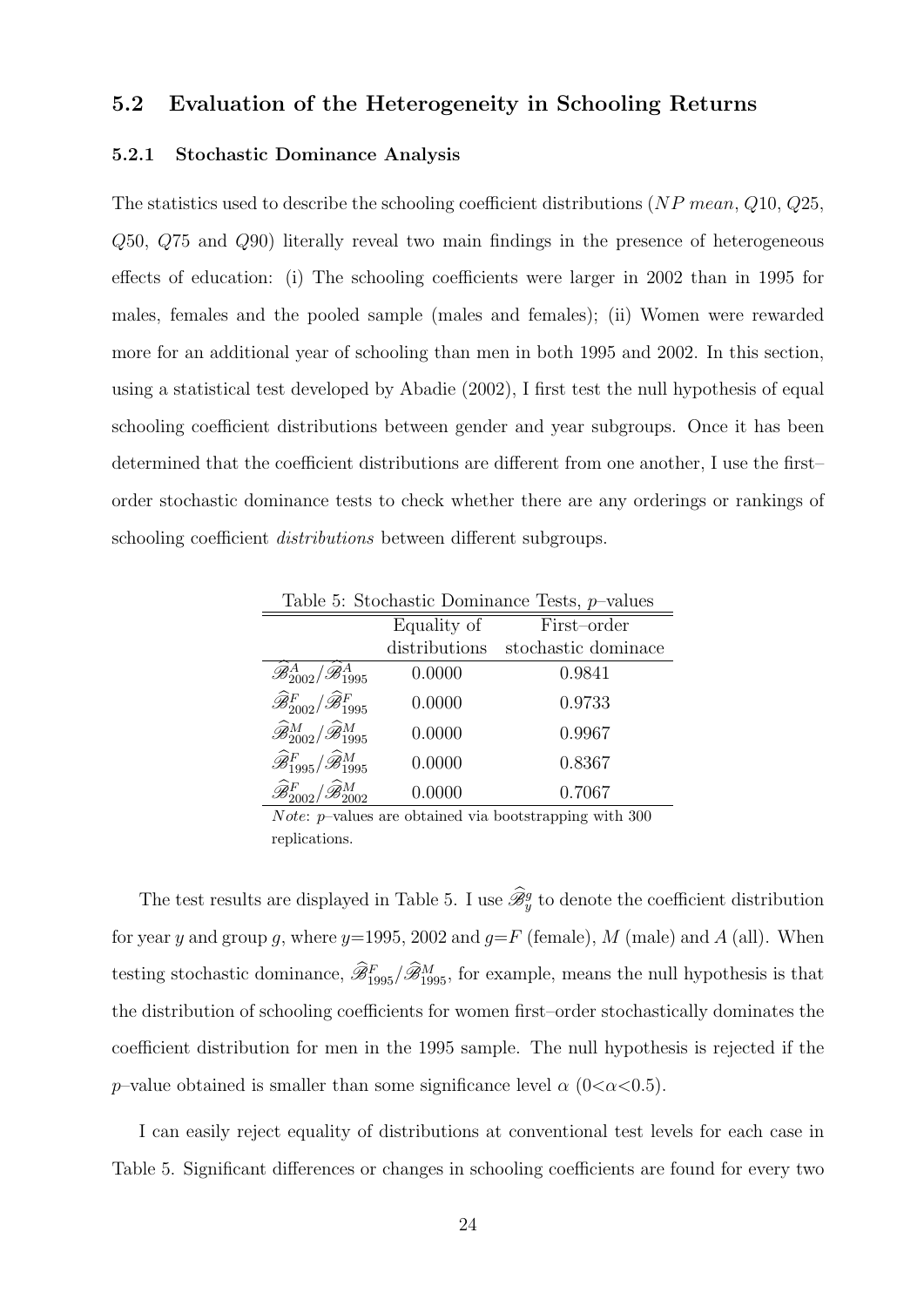

Figure 2: Cumulative Distributions of Schooling Coefficients for 1995 and 2002

groups that I have considered. In terms of rankings, I find strong evidence of first–order stochastic dominance of one group over the other for each of the five cases. These ordering results for *distributions* are much stronger than what I can conclude from just literally comparing the few statistical values of schooling returns between different subgroups. For example, I find that people enjoyed higher returns to education in 2002 than in 1995 at the 10th, 25th, 50th, 75th and 90th percentiles as well as at the mean of the schooling coefficient distribution. The stochastic dominance test provides further evidence that for every point  $\widehat{\beta}^A$  in the union support of  $\widehat{\mathscr{B}}^A_{1995}$  and  $\widehat{\mathscr{B}}^A_{2002}$ , the proportion of people with returns exceeding  $\widehat{\beta}^A$  in 2002 is always at least as large as that in 1995, with strict inequality holding for some points. To make this point more clear, I graphically illustrate this ordering relation in Figure 2, in which the cumulative distribution of schooling coefficients for 1995 almost never lies below that for 2002. In addition, for any social welfare functions satisfying certain basic requirements such as Pareto dominance, anonymity, and the population invariance principle, social welfare resulting from returns to education is greater for the first–order dominant estimate distribution in 2002 than for the dominated distribution in 1995, no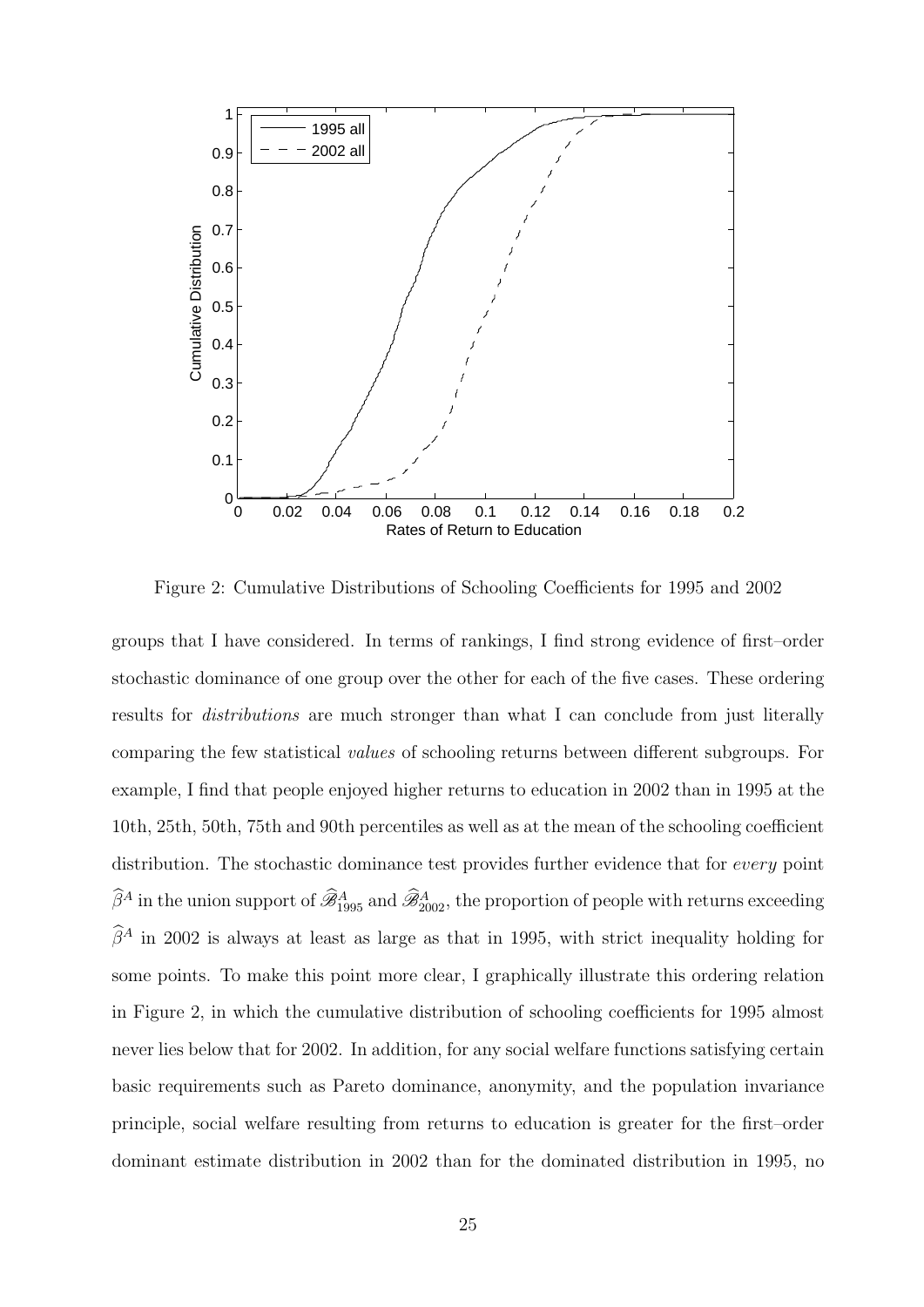matter what the exact welfare function form is. The same conclusion also holds for each gender group. These results confirm the rising trend in returns to education when the labour market experiences increasing openness and competitiveness (Heckman, 2005). I also find the coefficient distribution for females first–order stochastically dominates the distribution for males in each year, indicating women indeed benefited more from education than men.

#### 5.2.2 Heterogeneity Measurement and Decomposition

Apart from the evidence of orderings and rankings between the schooling coefficient distributions for different groups, I want to measure the magnitude of the coefficient heterogeneity within and between them. The evolution of between–group heterogeneity shows that how the group divisions affect the schooling return differences. The within–group heterogeneity, which focuses on people with similar characteristics, is a better measure of the impact of institutional changes' on schooling return dispersion. In Table 6, I report the heterogeneity measured using the Theil T and Theil L indexes for selected groups in each year.

The heterogeneity measured using Theil T declined dramatically from 0.0651 in 1995 to 0.0291 in 2002, and using Theil L it decreased from 0.0690 to 0.0338, showing considerable reduction in the dispersion in schooling coefficients over time.<sup>16</sup> The narrowed heterogeneity for these groups is consistent with the findings of Zhang et al. (2005) that from 1988 to 2001 the different OLS estimates of return to education across different groups tend to converge in more competitive labour markets due to factor price equalization. The conclusion still holds even if the rates of return are not assumed to be the same within each particular group and the schooling premia is realistically allowed to vary at the individual level. This finding is also in line with the prediction of Heckman (2005) that more facilitated labour

<sup>&</sup>lt;sup>16</sup>Note that the Theil indexes require that the support of the schooling coefficients to be positive real numbers. In my estimation, there are respectively seven and five negative estimated coefficients for the 1995 and 2002 samples. I have dropped them when computing the Theil indexes. I believe that dropping the few values will not lead to different conclusions. Yang (2005) uses the standard deviation and the Gini coefficient of city–level estimates to assess the dispersion in returns to education. For my estimates, using the two measures leads to the same conclusion. The Gini coefficient decreased from 0.2026 to 0.1294 between 1995 and 2002, and the standard deviation of the schooling coefficients diminished from 0.0255 to 0.0237. Additionally, the coefficient of variation went down from 0.3654 in 1995 to 0.2336 in 2002.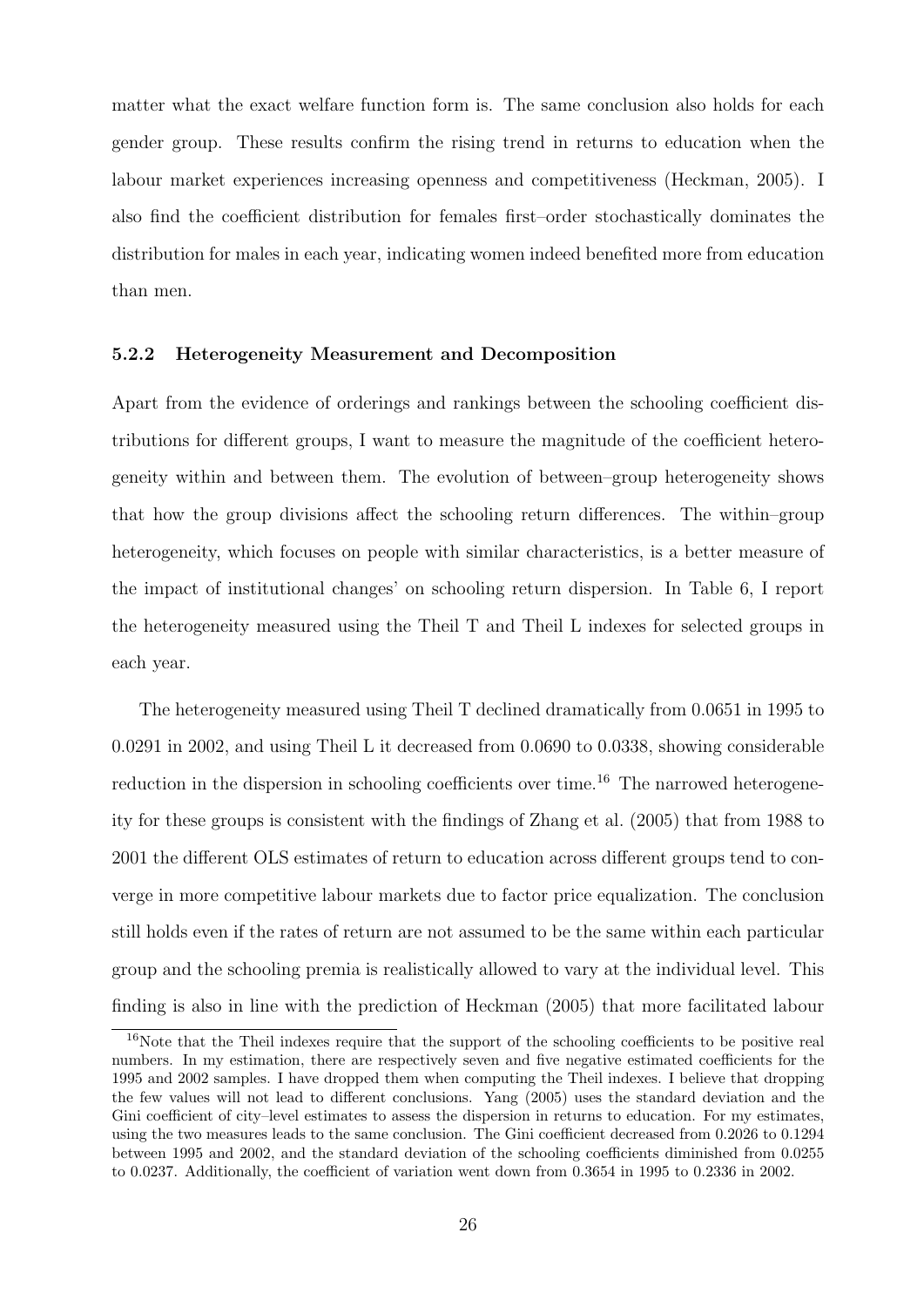| $\frac{1}{2}$ | Theil T           |        | Theil L |        |        |
|---------------|-------------------|--------|---------|--------|--------|
|               |                   | 1995   | 2002    | 1995   | 2002   |
|               |                   | 0.0651 | 0.0291  | 0.0690 | 0.0338 |
| Gender        | Male              | 0.0668 | 0.0260  | 0.0688 | 0.0298 |
|               | Female            | 0.0515 | 0.0242  | 0.0556 | 0.0298 |
|               | Primary and below | 0.0639 | 0.0359  | 0.0706 | 0.0457 |
| School level  | Junior high       | 0.0576 | 0.0212  | 0.0602 | 0.0221 |
|               | Senior high       | 0.0666 | 0.0269  | 0.0699 | 0.0300 |
|               | College and above | 0.0870 | 0.0415  | 0.0911 | 0.0520 |
|               | Technician        | 0.0673 | 0.0303  | 0.0718 | 0.0361 |
|               | Office worker     | 0.0610 | 0.0338  | 0.0645 | 0.0401 |
| Occupation    | Skilled worker    | 0.0589 | 0.0221  | 0.0612 | 0.0243 |
|               | Managerial staff  | 0.0647 | 0.0385  | 0.0667 | 0.0444 |
|               | Other jobs        | 0.0524 | 0.0219  | 0.0553 | 0.0247 |
|               | State-owned       | 0.0673 | 0.0265  | 0.0714 | 0.0300 |
|               | Private firms     | 0.0570 | 0.0209  | 0.0577 | 0.0234 |
| Ownership     | Foreign firms     | 0.0578 | 0.0196  | 0.0636 | 0.0206 |
|               | Urban collective  | 0.0601 | 0.0213  | 0.0607 | 0.0257 |
|               | Other types       | 0.0508 | 0.0335  | 0.0525 | 0.0393 |
|               | Coastal           | 0.0784 | 0.0245  | 0.0818 | 0.0273 |
| Region        | Inland            | 0.0563 | 0.0320  | 0.0596 | 0.0379 |

mobility in China will lead to the equalization of rates of return to human capital.

Table 6: Heterogeneity Measured Using Theil Indexes

The two measures (Theil T and Theil L) are all lower for females than males in both years, although I find the strong evidence that women's schooling coefficient distribution first–order stochastically dominates that of men's. For each gender group, the heterogeneity in schooling estimates also decreased over time. When calculating the ratio of men's Theil T index relative to that of women's, the ratio fell from  $1.2971(=0.0668/0.0515)$  in 1995 to  $1.2374(=0.0260/0.0242)$  in 2002, suggesting a narrowed difference in the extent of heterogeneity in returns to education between males and females. This conclusion still holds if the ratios are calculated using the alternative Theil L index.

I also report the within–group dispersion in returns to schooling for each category of schooling level, occupation, ownership and region. I observe a trend of decreasing heterogeneity in schooling coefficients for every category. In addition, I compare the extent of dispersion in returns to education across different subgroups. Among all the schooling levels, the extent of heterogeneity was the largest for college graduates in both 1995 and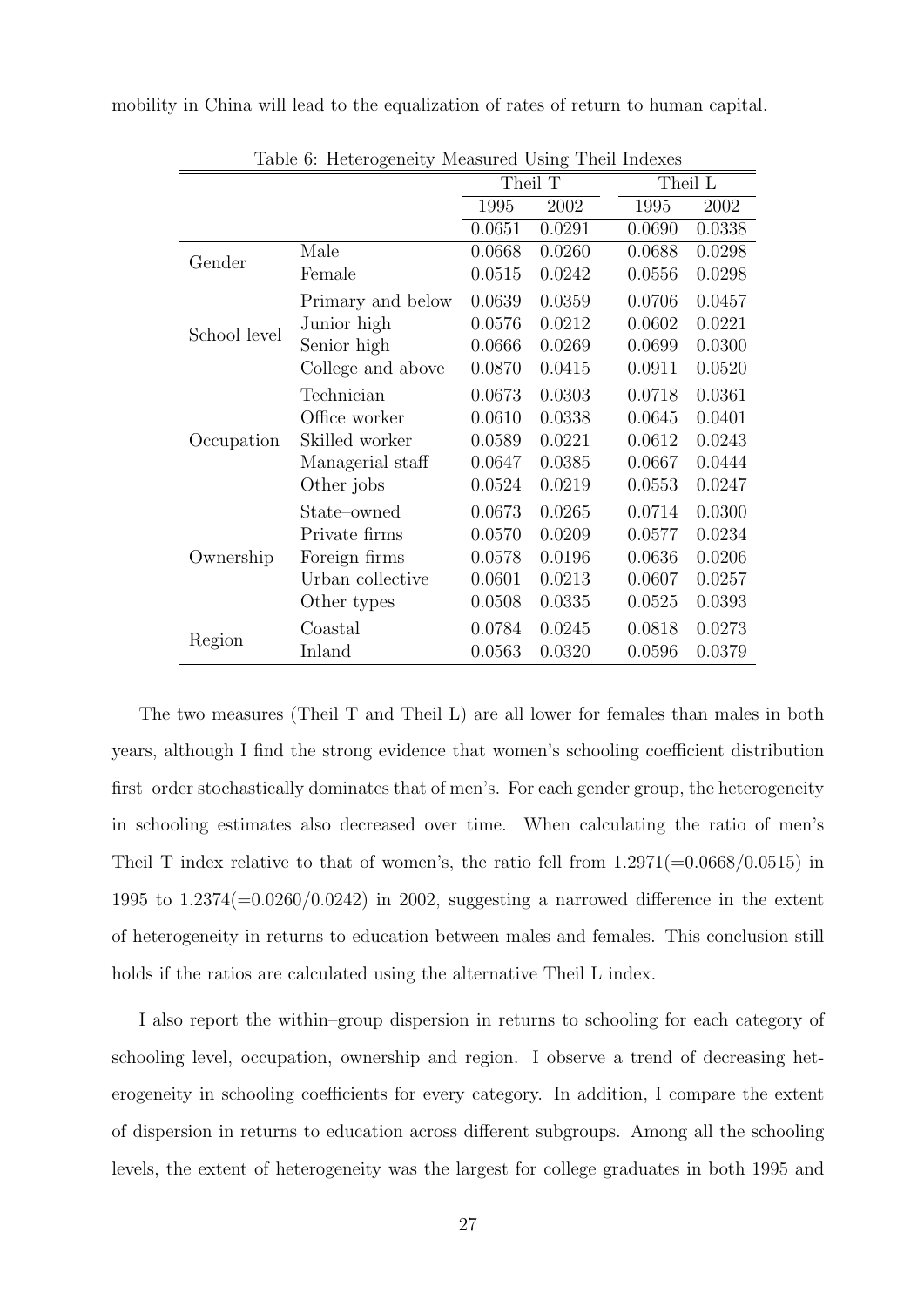2002, which helped drive up the overall dispersion in schooling coefficients. Among all the job categories, the occupation with the maximum heterogeneity in schooling returns switched from technicians and professionals in 1995 to managerial staff in 2002. In addition, the magnitude of heterogeneity seems inversely related to each sector's openness to competition in both years. State–owned enterprises, which were found to have the lowest median returns to education, had the most dispersion among all ownerships in both years. Workers in foreign firms and joint ventures who benefited most from more education had the minimum extent of heterogeneity in education returns in 2002. I also find reduced dispersion in schooling coefficients in the state sector over the seven years, which might reflect the fact that the state sector reformed itself to be more market–oriented in the presence of persistent competition from private sectors. Furthermore, more heterogeneity in schooling coefficients was found for the more developed eastern and coastal provinces in 1995, but the heterogeneity for these provinces became smaller than that for China's inland regions in 2002.

The above indexes only measure the within–group heterogeneity in schooling coefficients. To investigate how the heterogeneity between/across different subgroups had changed over time, I decompose each heterogeneity measure into a weighted average of inequality within different subgroups (within–group inequality) and the inequality between/across different subgroups (between–group inequality). The Theil T and Theil L decompositions show consistent results and they are displayed in Table 7.

As I observe a sharp decrease in heterogeneity for every subgroup defined by gender, schooling level, occupation, ownership and region in Table 6, the within–group heterogeneity in schooling returns, which is a weighted average of the inequality within each subgroup, also diminished substantially from 1995 to 2002. The between–group inequality, which contributes much less to the overall heterogeneity than the within–group inequality, also shows a declining trend over time for most groups. For example, the between–gender heterogeneity in schooling returns declined from 0.0064 to 0.0040 when the Theil T is used as the measure of overall dispersion. Moreover, the between–group heterogeneity for the categories respectively defined by occupation, ownership and region in 1995 are all at least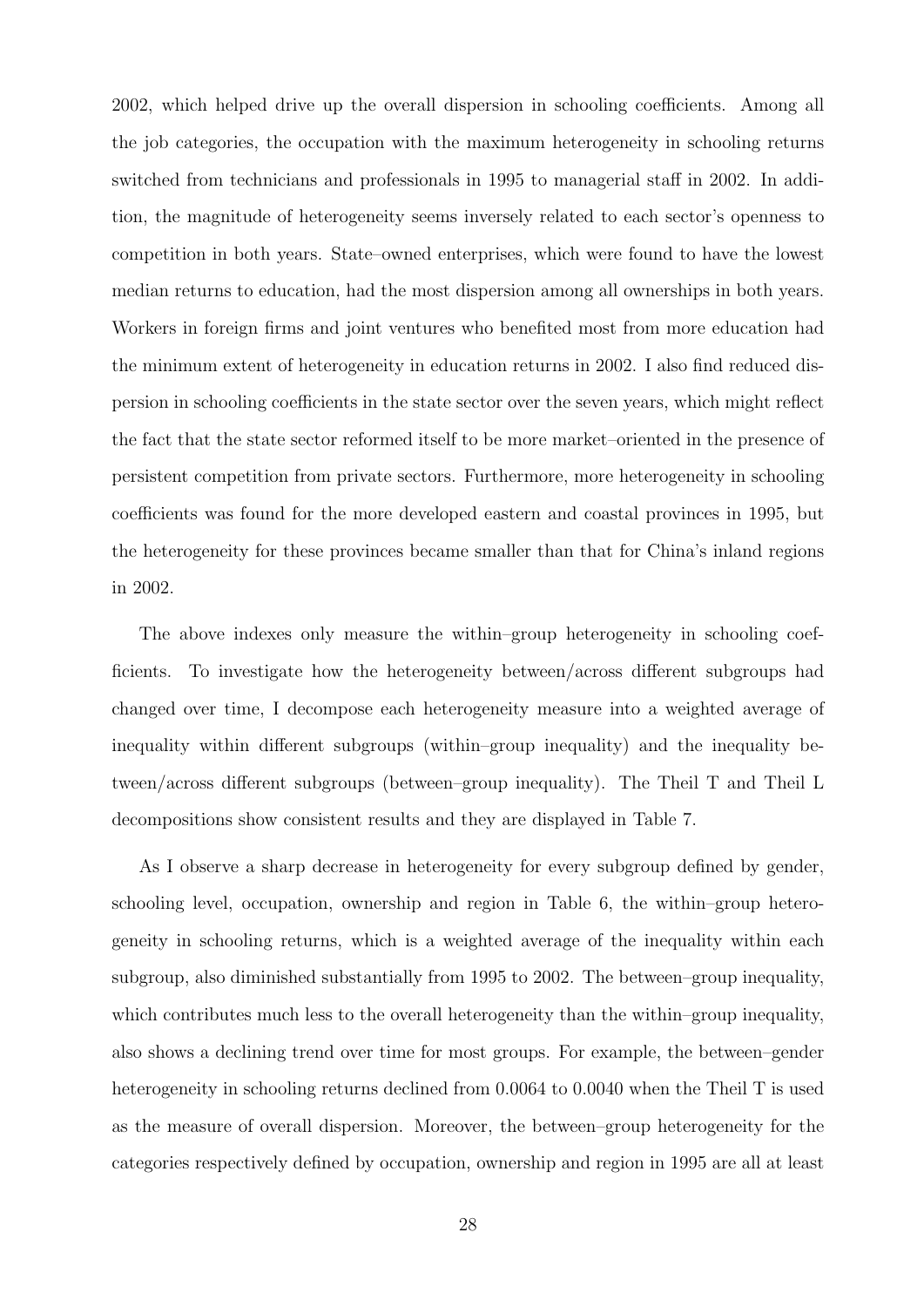|              |               | Theil T |        | Theil L |        |
|--------------|---------------|---------|--------|---------|--------|
|              |               | 1995    | 2002   | 1995    | 2002   |
|              |               | 0.0651  | 0.0291 | 0.0690  | 0.0338 |
| Gender       | Within-group  | 0.0587  | 0.0251 | 0.0625  | 0.0298 |
|              | Between-group | 0.0064  | 0.0040 | 0.0065  | 0.0040 |
| School level | Within-group  | 0.0648  | 0.0289 | 0.06867 | 0.0336 |
|              | Between-group | 0.0003  | 0.0002 | 0.0003  | 0.0002 |
| Occupation   | Within-group  | 0.0601  | 0.0280 | 0.0637  | 0.0326 |
|              | Between-group | 0.0050  | 0.0011 | 0.0053  | 0.0012 |
|              | Within-group  | 0.0643  | 0.0287 | 0.0682  | 0.0334 |
| Ownership    | Between-group | 0.0008  | 0.0004 | 0.0008  | 0.0004 |
| Region       | Within-group  | 0.0640  | 0.0290 | 0.0679  | 0.0337 |
|              | Between-group | 0.0011  | 0.0001 | 0.0011  | 0.0001 |

Table 7: Decompositions of Heterogeneity Using Theil Indexes

twice as large as the between–group heterogeneity in 2002.

I interpret the narrowing heterogeneity in schooling returns from 1995 to 2002 as evidence of a more functioning and increasingly integrated urban labour market in China. The radical labour restructuring program between 1997 and 2000, which abandoned lifetime employment for state sector workers, forced massive laid–off workers from state ownership to find jobs in private and foreign sectors through market channels, and greatly reduced the importance of public sectors in urban employment, has intensified the role of market forces in the allocation of human resources in the urban labour market (Dong and Xu, 2009). The previous rigid labour system and inefficient governance had created severe labour redundancy and skill mismatch (Dong and Xu, 2009), which might result in smaller wage differentials but quite dispersed returns to human capital even among people sharing similar levels of education. After the restructuring, urban workers are experiencing increasingly more incentives and freedom to move between different jobs with higher returns across different sectors. The increased labour market integration and more facilitated labour mobility not only serve as equilibrium forces to reduce disparities in returns to education among different regions as found in Zhang et al. (2005), but also result in more equalized prices of human capital among individual wage earners.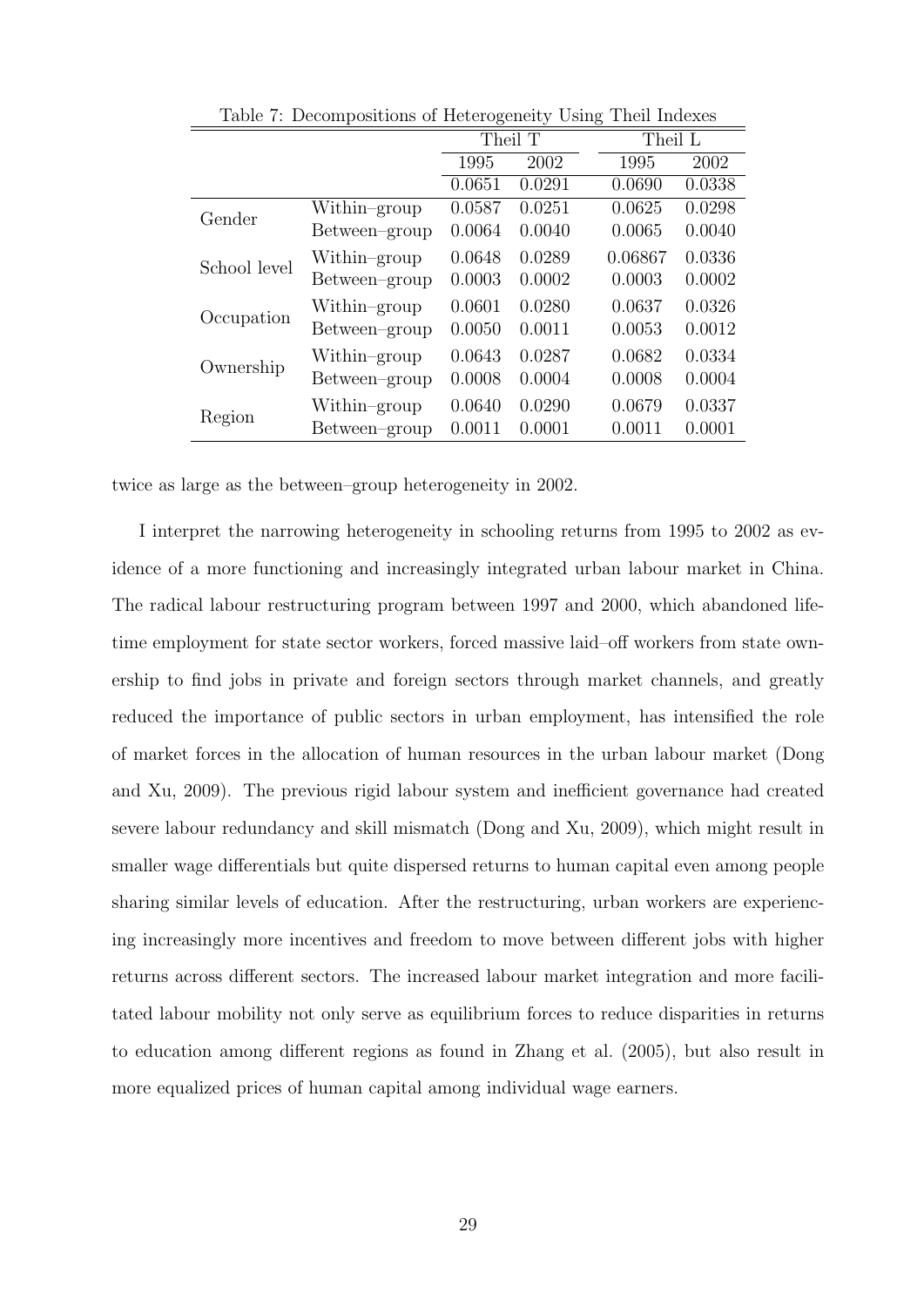## 5.3 Evolution of the Effects of Differential Schooling Returns on Urban Wage Inequality

China's economic restructuring was accompanied by a dramatic increase in wage inequality (Whalley and Xing, 2010). In my sample, the Gini coefficient of hourly wages had risen from 0.3328 in 1995 to 0.3737 in 2002 (see Table 8). As I find the evidence of convergence in returns to years to schooling, it is natural to predict that the rapid increase in wage inequality was not attributable to the change in the dispersion in schooling coefficients. In this section, I quantify the effects of differential schooling premia on wage inequality in urban China and check whether the empirical results are consistent with my prediction.

To investigate the impact of the schooling coefficients' on wage inequality, I resort to the method developed by Firpo et al. (2009), which builds upon the concept of the influence function. The influence function is widely used in robust statistics to represent the influence of an individual observation on a distributional statistic such as quantile, Gini coefficient or other measures of interest. By adding the influence function back to the statistic of interest (in my case, the Gini coefficient), the recentered influence function (RIF) is obtained. Firpo et al. (2009) show that by running an OLS regression of the recentered influence function of Gini coefficient on covariates (schooling coefficient in my case), the marginal effects of schooling coefficients  $(\hat{\gamma})$  on the Gini coefficient of wages could be recovered. The regression results are displayed in Table 8. More details about this method are shown in the Appendix.

In the regressions using full samples, the coefficients of returns to schooling are positive, showing that schooling coefficients have positively contributed to wage inequality in both years. As expected, the differential schooling coefficients play a diminishing impact on wage inequality from 1995 to 2002, indicating that the dispersion in schooling coefficients was not responsible for the *increase* in overall earnings inequality after the economic restructuring. As the schooling coefficients I have obtained are marginal returns to education given individuals' education levels, I also do the estimations using subsamples of people with similar education levels and check whether the dispersion in schooling returns contributed to the rising within–group wage inequality from 1995 to 2002. As shown in Table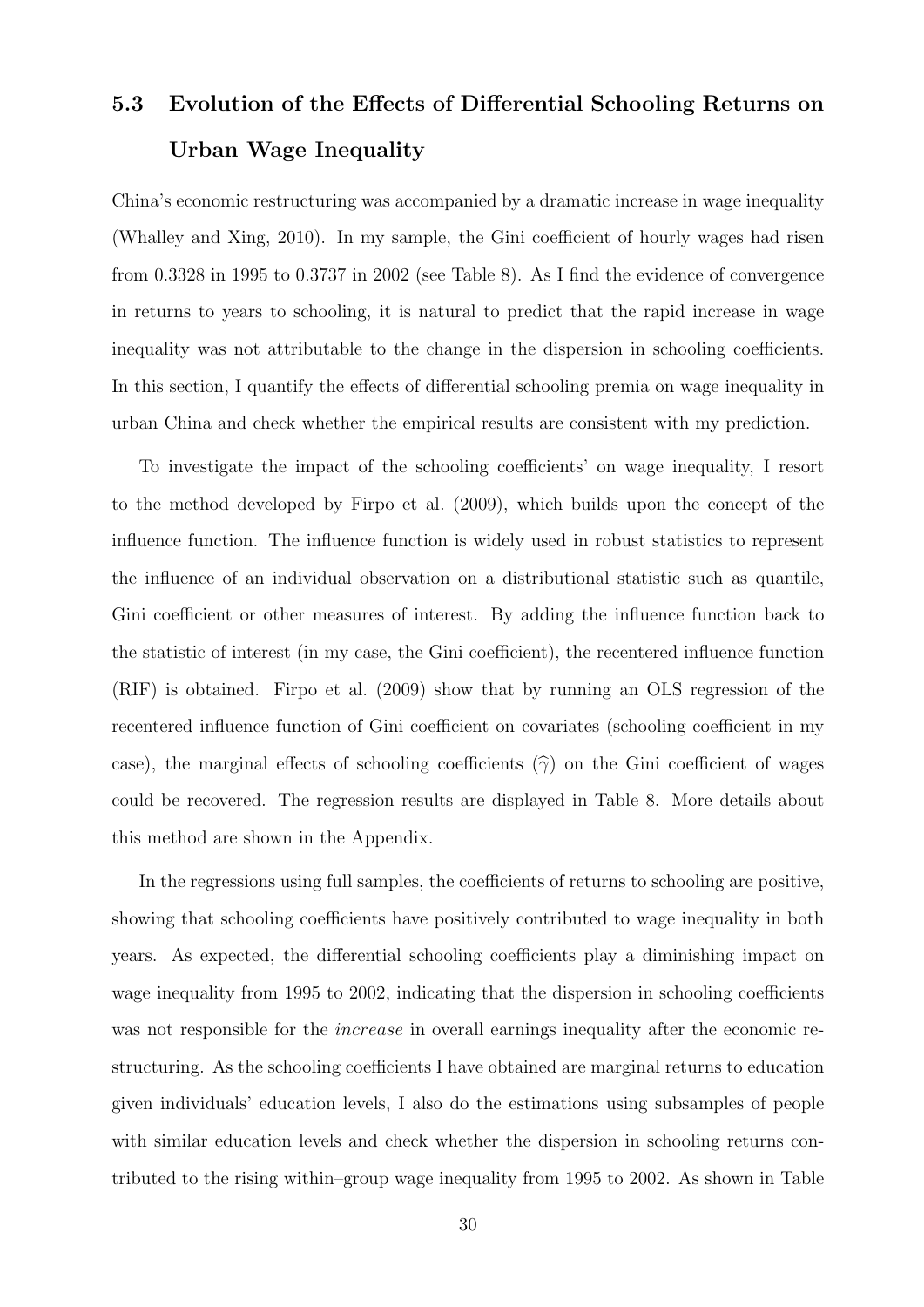| Lable 6. Schooling I felling and wage mequanty |                    |          |          |          |          |           |  |
|------------------------------------------------|--------------------|----------|----------|----------|----------|-----------|--|
|                                                |                    | All      | Primary  | Junior   | Senior   | College   |  |
|                                                |                    |          | or less  | High     | High     | and above |  |
|                                                | Gini               | 0.3328   | 0.3506   | 0.3338   | 0.3156   | 0.3089    |  |
|                                                |                    | 1.5329   | 0.9813   | 1.7121   | 1.4484   | 1.4914    |  |
| 1995                                           | $\widehat{\gamma}$ | (0.1368) | (0.2778) | (0.2345) | (0.2236) | (0.4360)  |  |
|                                                | $R^2$              | 0.0119   | 0.0059   | 0.0134   | 0.0129   | 0.0096    |  |
|                                                | $\overline{N}$     | 10,466   | 2,101    | 3,938    | 3,221    | 1,206     |  |
|                                                | Gini               | 0.3737   | 0.3552   | 0.3685   | 0.3687   | 0.3301    |  |
|                                                | $\widehat{\gamma}$ | 0.6880   | 0.9217   | 0.9507   | 0.2605   | 0.8768    |  |
| 2002                                           |                    | (0.1838) | (0.3527) | (0.3598) | (0.3532) | (0.3112)  |  |
|                                                | $R^2$              | 0.0015   | 0.0055   | 0.0022   | 0.0002   | 0.0045    |  |
|                                                | $\,N$              | 9,492    | 1,227    | 3,180    | 3,312    | 1,773     |  |

Table 8: Schooling Premia and Wage Inequality

Note: Standard errors are reported in parentheses.

8, the dispersion in schooling returns contributed less in magnitude to the wage inequality in 2002 than in 1995 among the people sharing similar levels of education. As a result, I conclude that the change in the dispersion in schooling coefficients was not responsible for the increase in the wage inequality from 1995 to 2002.

## 6 Conclusion

This paper is the first study that examines the individual–level heterogeneity in private returns to education in urban China. Using local linear kernel estimation, I obtain an observation–specific schooling coefficient for each individual. Substantial individual differences in returns to education are found for each group defined by gender, schooling level, occupation, ownership and region in both 1995 and 2002. The nonparametric regression results also show that the rates of schooling returns in urban China have increased significantly after the massive downsizing of public sectors and the employment shifts within and between different ownership sectors.

To better describe the dispersion in returns to education for different groups, I first compare schooling coefficient distributions through stochastic dominance tests. The test results show strong evidence that the schooling coefficient distribution in 2002 for each gender group dominates the corresponding distribution in 1995, and the coefficient distribution for females first–order stochastically dominates those for males in each year. Then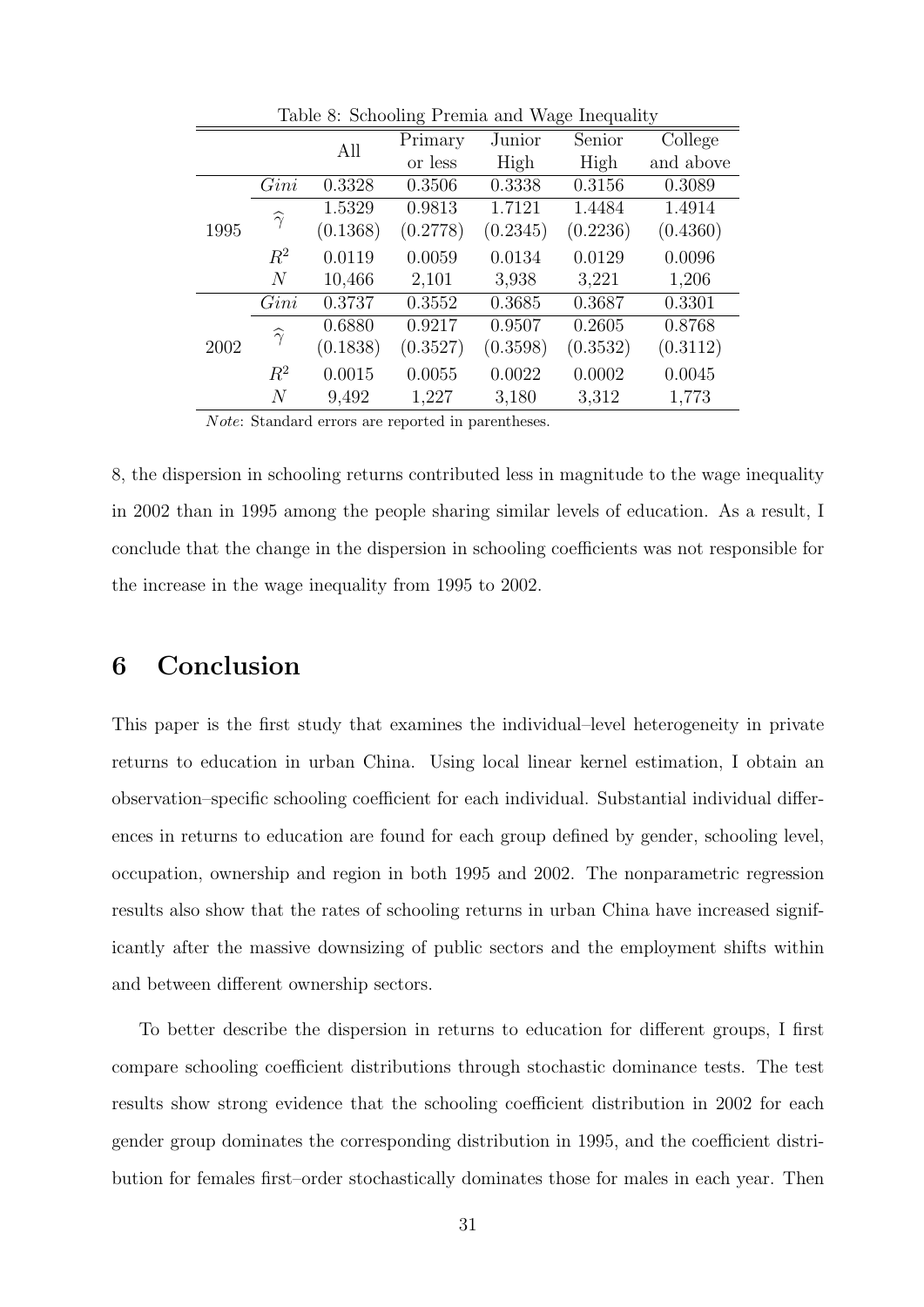I examine the magnitude of heterogeneity within each group using two generalized entropy measures: Theil T and Theil L indexes. The heterogeneity in schooling returns in urban China diminished within each gender, schooling level, occupation, ownership and region group from 1995 to 2002, although their rates of education returns have increased substantially over time. In addition, although men were found to have lower returns to education than women, the magnitude of heterogeneity in schooling returns was more pronounced among male workers in both years. Finally, for the groups respectively defined by gender, schooling level, occupation, ownership and region status, I decompose each heterogeneity measure into a within–group inequality and a between–group inequality. Both of them had declined considerably after the economic restructuring process. I interpret the increased homogeneity in schooling returns from 1995 to 2002 as evidence of a more functioning and an increasingly competitive urban labour market for wage earners in China. I also find empirical evidence that the dispersion in schooling coefficients was not responsible for the increase in wage inequality from 1995 to 2002.

# Appendix A Firpo et al. (2009)'s Method Based on Recentered Influence Function

The empirical approach builds upon the concept of influence function, which is widely used in robust statistics to represent the influence of an individual observation on a distributional statistic such as quantile, Gini coefficient or other measures of interest. By adding the influence function back to the statistic of interest, the recentered influence function (RIF) can be obtained. Firpo et al. (2007) and Firpo et al. (2009) show that by running an OLS regression of the recentered influence function on covariates, the marginal effects of controls on that statistic can be recovered.

Following the notation in Firpo et al. (2007), let Y denote the wage variable and  $\mu$  represent its mean, then the Gini coefficient of wages is defined as  $\beta^{Gini}(F_Y) = 1 - 2\mu^{-1}R(F_Y)$ .  $R(F_Y)$  equals to  $\int_0^1 GL(p, F_Y)dp$  with  $p(y)=F_Y(y)$  and  $GL(p, F_Y)$  is the generalized Lorenz ordinate of  $F_Y$  given by  $GL(p, F_Y) = \int_{-\infty}^{F^{-1}(p)} z dF_Y(z)$ . The recentered influence function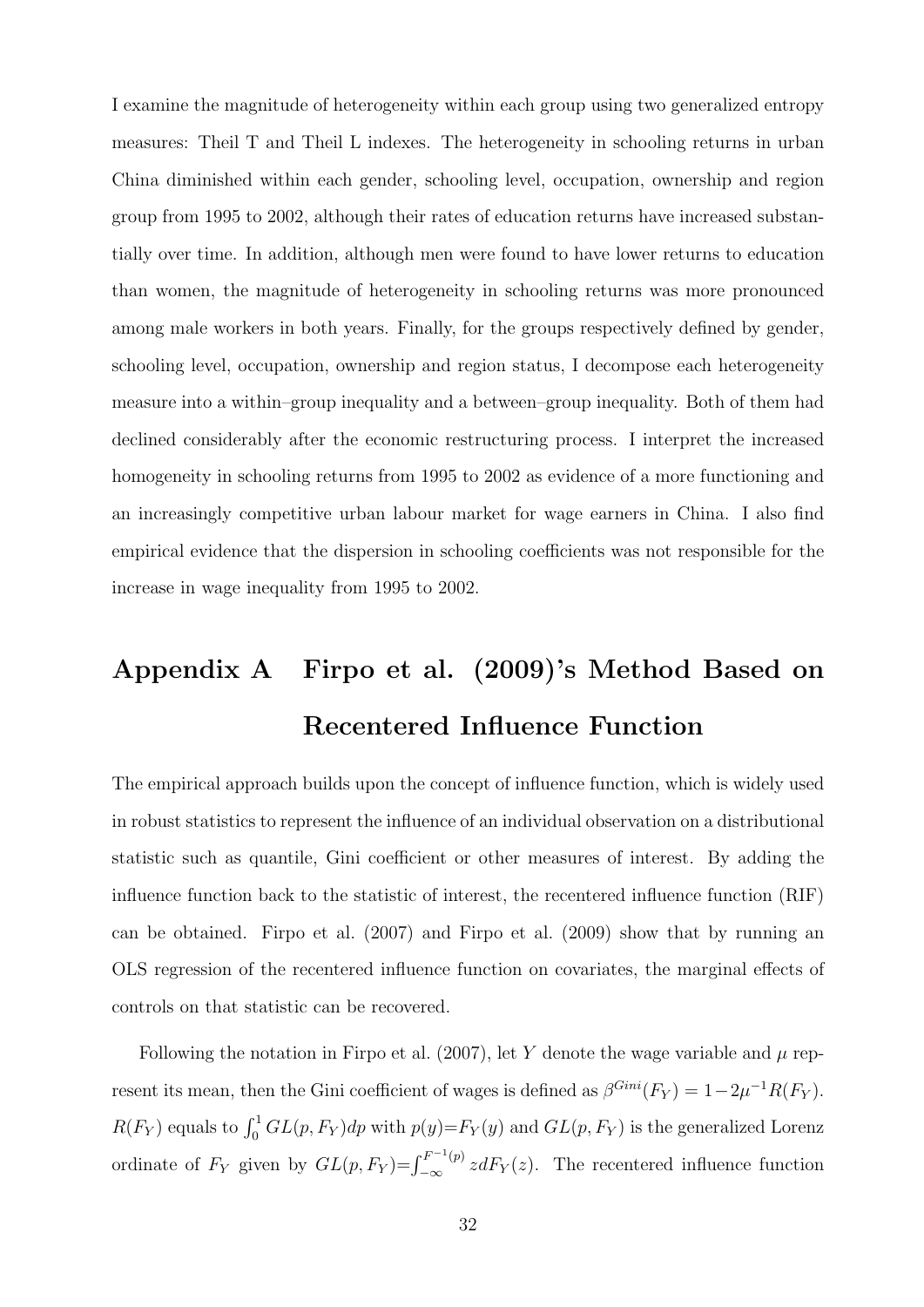(RIF) of Gini is obtained as:

$$
RIF(y, \beta^{Gini}) = 1 + \lambda(F_Y)y + \delta(y, F_Y)
$$
\n(12)

where  $\lambda(F_Y)$  equals  $2\mu^{-2}R(F_Y)$  and  $\delta(y, F_Y)$  is equal to  $-2\mu^{-2}[y(1-p) + GL(p, F_Y)]$ . A linear specification is typically assumed for  $RIF(y, \beta^{Gini})$ :

$$
E[RIF(y, \beta^{Gini})|X] = X'\gamma \tag{13}
$$

Then the  $\hat{\gamma}$  estimated as  $(X'X)^{-1}X'RIF(y, \beta^{Gini})$  in the RIF-OLS regression can be used to estimate the marginal effect of X on the Gini coefficient of Y. Since the  $RIF(y, \beta^{Gini})$  is never observed in practice, following Firpo et al. (2009), I replace all unknown components with their sample estimators in my empirical application.

## References

- Abadie, A. (2002). "Bootstrap tests for distributional treatment effects in instrumental variable models". Journal of American Statistical Association 97, 284–292.
- Angrist, D. J. and A. B. Krueger (1991). "Does compulsory schooling attendance affect schooling and earnings?'. Quarterly Journal of Economics 106, 979–1014.
- Ashenfelter, O., C. Harmon, and H. Oosterbeek (1999). "A review of estimates of the schooling/earnings relationship, with tests for publication bias". Labour Economics  $6$ , 453–470.
- Byron, R. P. and E. Manaloto (1990). "Returns to education in China". Economic Development and Cultural Change 38, 783–796.
- Card, D. (1995). "Earnings, schooling and ability revisited". Research in Labor Economics 14, 23–48.
- Card, D. (1999). "The causal effect of education on earnings". In O. Ashenfelter and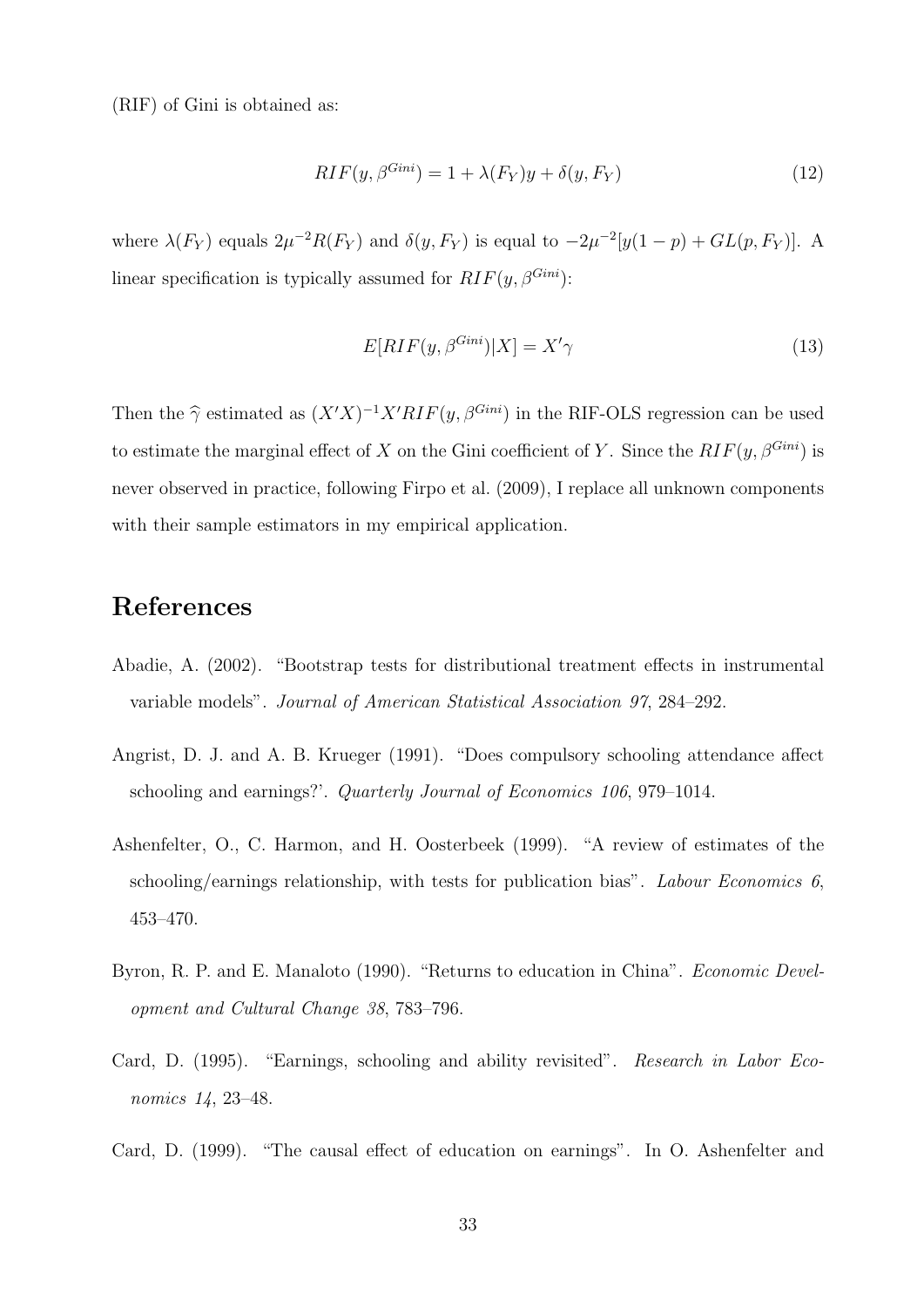D. Card (Eds.), Handbook of Labour Economics, Volume 3, pp. 1801–1863. North Holland, Amsterdam.

- Card, D. (2001). "Estimating the return to schooling: Progress on some persistent econometric problems". Econometrica 69, 1127–1160.
- Carneiro, P., J. J. Heckman, and E. Vtylacil (2001). "Estimating the return to education when it varies among individuals". Working paper. University of Chicago.
- Cowell, F. (2000). "Measurement of inequality". In A. Atkinson and F. Bourguignon (Eds.), Handbook of Income Distribution, Volume 1, pp. 87–166. North Holland, Amsterdam.
- Deng, Q. and S. Li (2009). "What lies behind rising earnings inequality in urban China? Regression-based decompositions". CESifo Economic Studies 55, 598–623.
- Dong, X. and C. L. Xu (2008). "The impact of China's millennium labour restructuring program on firm performance and employee earnings". Economics of Transition 16, 223–245.
- Dong, X. and C. L. Xu (2009). "Labor restructuring in China: Toward a functioning labor market". Journal of Comparative Economics 37, 287–305.
- Eren, O. and J. D. Henderson (2008). "The impact of homework on student achievement". Econometrics Journal 11, 326–348.
- Firpo, S., M. N. Fortin, and T. Lemieux (2007). "Decomposing wage distributions using recentered influence function regressions". Working paper, Department of Economics, University of British Columbia.
- Firpo, S., M. N. Fortin, and T. Lemieux (2009). "Unconditional quantile regressions". Econometrica 77, 953–973.
- Giles, J., A. Park, and F. Cai (2006). "How has economic restructuring affected China's urban workers?". China Quarterly 185, 61–95.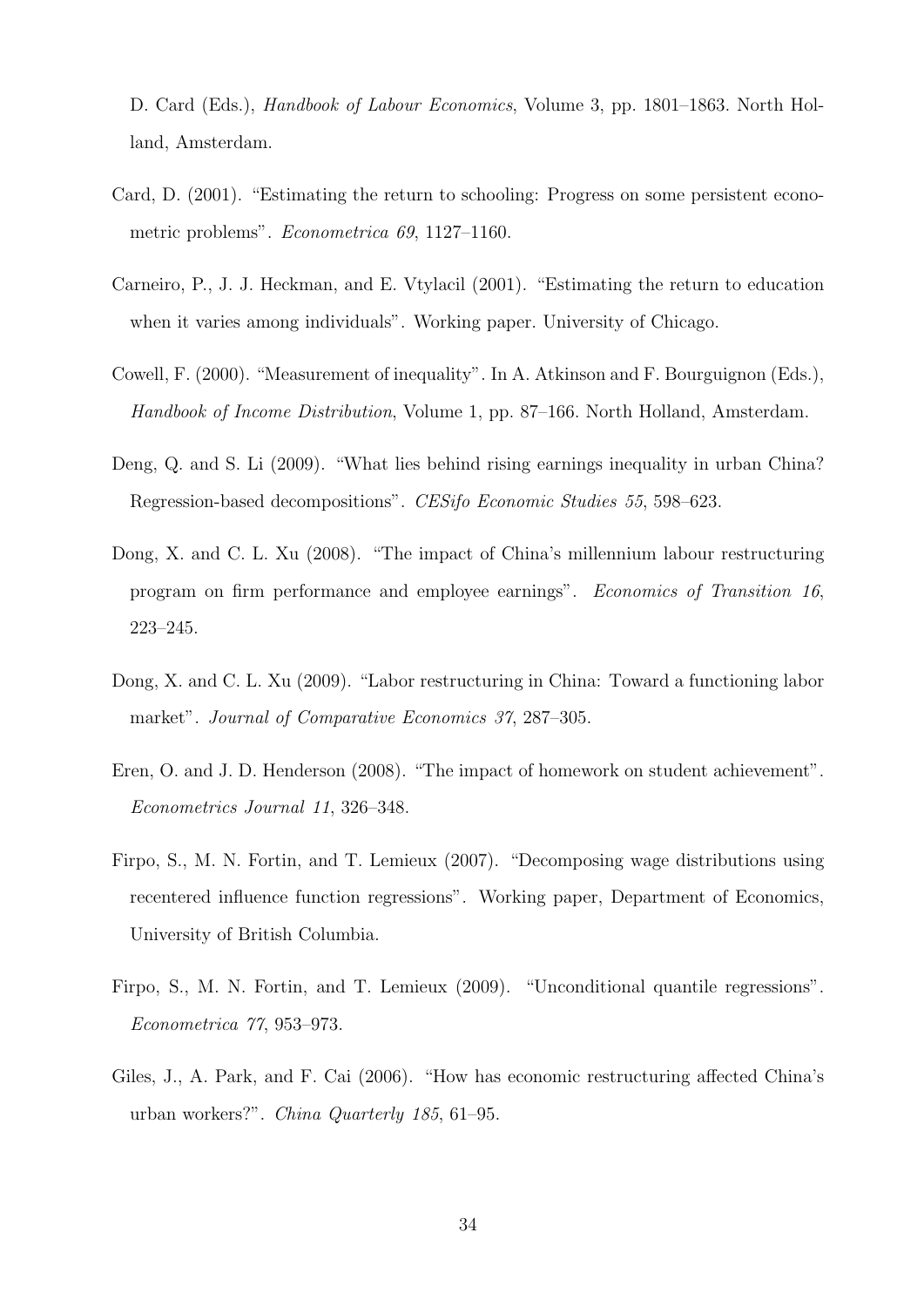- Gorodnichenko, Y. and K. Sabirianova (2005). "Returns to schooling in Russia and Ukraine: A semiparametric approach to cross-country comparative analysis". Journal of Comparative Economics 33, 324–350.
- Griliches, Z. (1977). "Estimating the returns to schooling: Some persistent econometric problems". Econometrica 45, 1–22.
- Gustafsson, B. and S. Li (2000). "Economic transformation and the gender earnings gap in urban China". Journal of Population Economics 13, 305–329.
- Harmon, C., V. Hogan, and I. Walker (2003). "Dispersion in the economic return to schooling". Labour Economics 10, 205–214.
- Hayfield, T. and J. S. Racine (2008). "Nonparametric econometrics: The np package". Journal of Statistical Software 27, 1–32.
- Heckman, J. (2005). "China's human capital investment". China Economic Review 16, 50–70.
- Heckman, J. and X. Li (2004). "Selection bias, comparative advantage and heterogeneous returns to education: Evidence from China in 2000". Pacific Economic Review 9, 155– 171.
- Henderson, J. D., A. Olbrecht, and S. W. Polachek (2006). "Do former athletes earn more at work? A nonparametric assessment". Journal of Human Resources 41, 558–577.
- Hsiao, C., Q. Li, and J. Racine (2007). "A consistent model specification test with mixed categorical and continuous data". Journal of Econometrics 140, 802–826.
- Imbens, G. and J. Angrist (1994). "Identification and estimation of local average treatment effects". Econometrica 62, 467–475.
- Jolliffea, D. and N. F. Campos (2005). "Does market liberalisation reduce gender discrimination? Econometric evidence from Hungary, 1986-1998". Labour Economics 12, 1–22.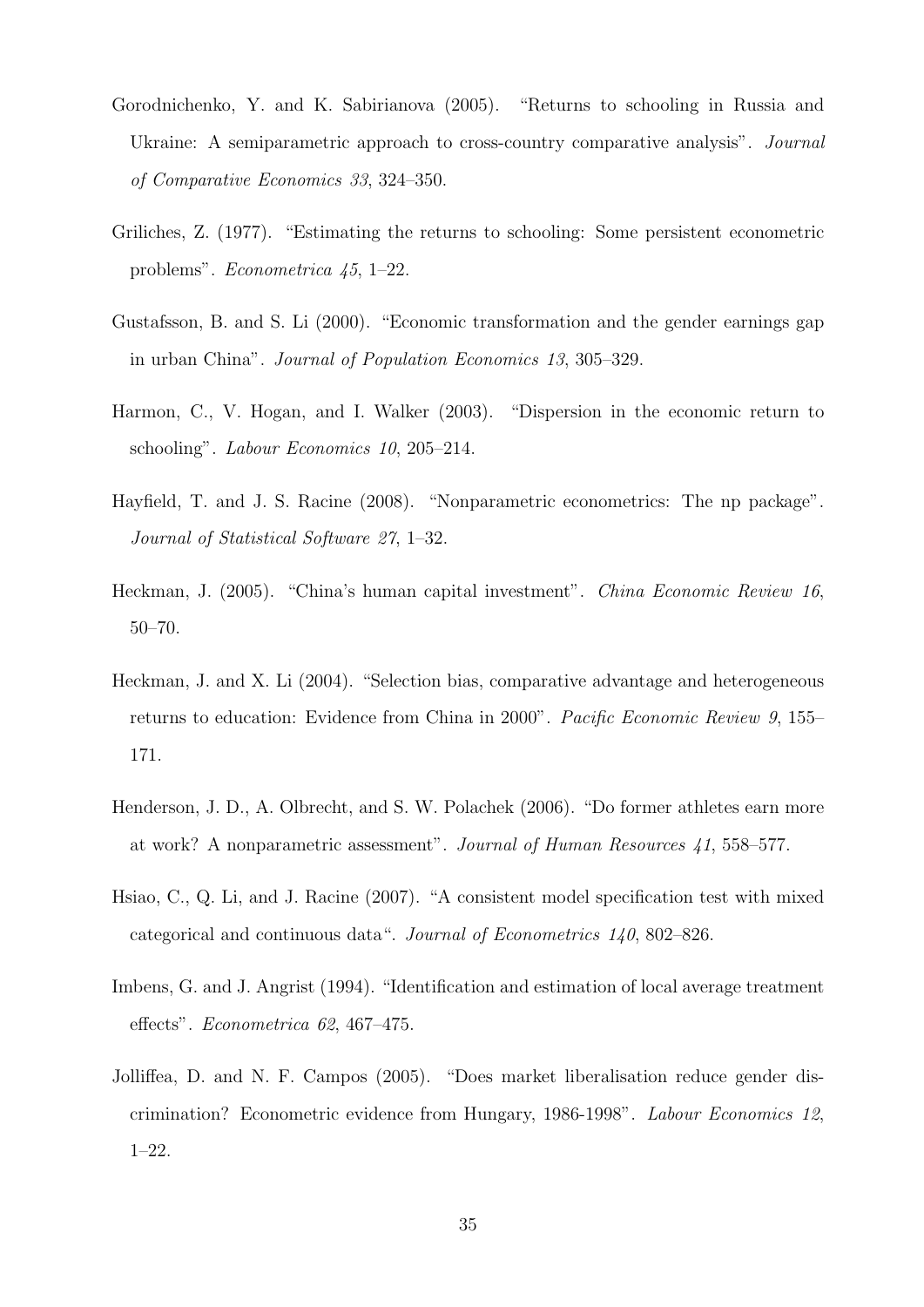- Keane, P. M. and E. S. Prasad (2006). "Changes in the structure of earnings during the Polish transition". Journal of Development Economics 80, 389–427.
- Knight, J. and L. Song (2003). "Increasing wage inequality in China: Extent, elements and evaluation". Economics of Transition 4, 317–328.
- Koop, G. and J. L. Tobias (2004). "Learning about heterogeneity in returns to schooling". Journal of Applied Econometrics 19, 827–849.
- Li, H. (2003). "Economic transition and returns to education in China". Economics of Education Review 22, 317–328.
- Li, Q. and J. Racine (2004). "Cross-validated local linear nonparametric regression". Statistica Sinica 14, 485–512.
- Li, Q. and J. Racine (2007). "Nonparametric Econometrics: Theory and Practice". Princeton University Press.
- Liu, Z. (1998). "Earnings, education and economic reforms in urban China". Economic Development and Cultural Change 46, 697–725.
- Liu, Z. (2007). "The external returns to education: Evidence from Chinese cities". Journal of Urban Economics 61, 642–564.
- Manski, C. F. and J. V. Pepper (2000). "Monotone instrumental variables: With an application to the returns to schooling". Econometrica 68, 997–1013.
- Maurer-Fazio, M. (1999). "Earnings and education in China's transition to a market economy: Survey evidence from 1989 and 1992". China Economic Review 10, 17–40.
- McFadden, D. (1989). "Testing for stochastic dominance". In T. Fomby and T. Seo (Eds.), "Studies in the Economics of Uncertainty in Honor of Josef Hadar". Springer-Verlag.
- Meng, X. and M. P. Kidd (1997). "Labor market reform and the changing structure of wage determination in China's state sector duing the 1980s". Journal of Comparative Economics 25, 403–421.